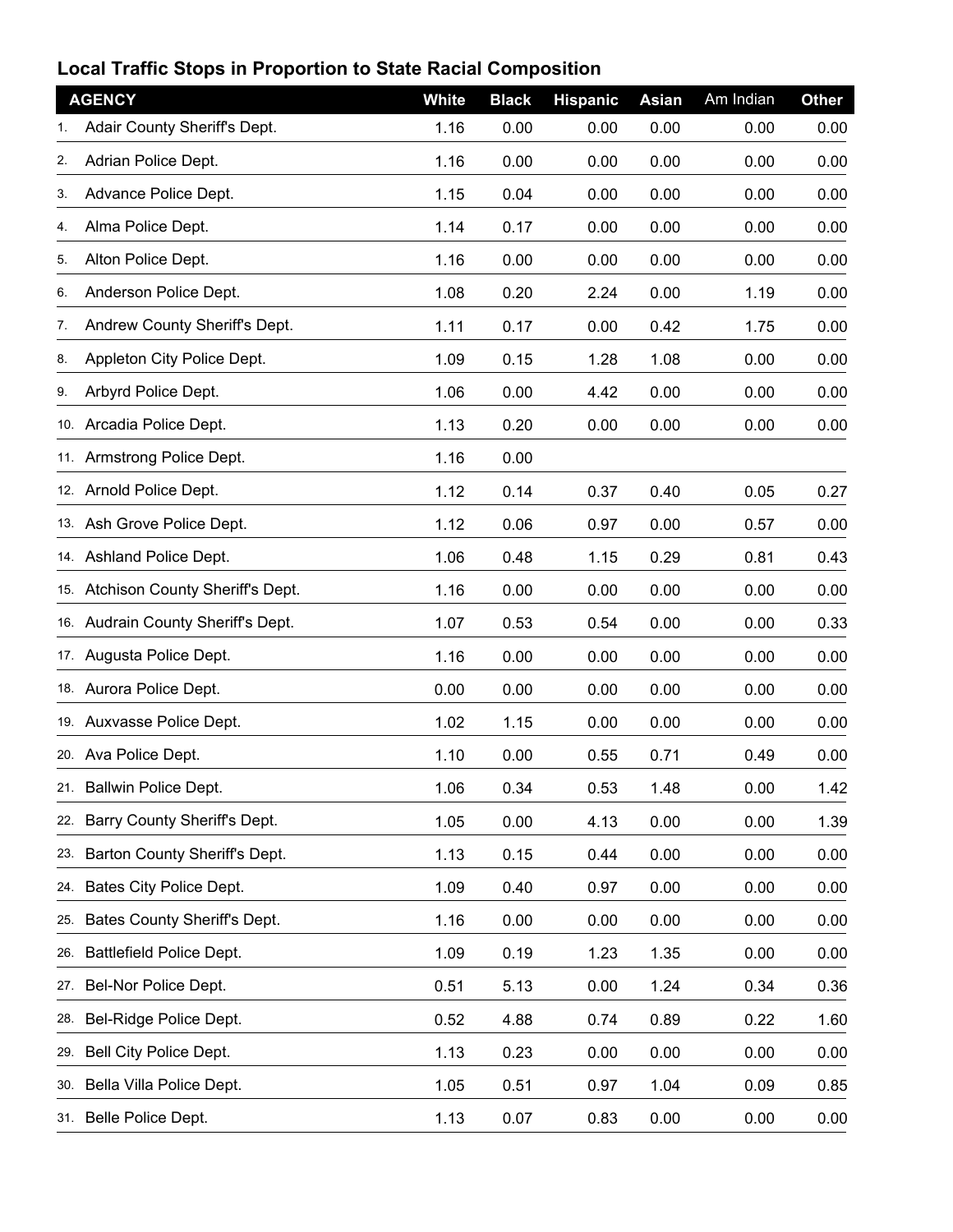|     | <b>AGENCY</b>                           | White  | <b>Black</b> | <b>Hispanic</b> | <b>Asian</b> | Am Indian | <b>Other</b> |
|-----|-----------------------------------------|--------|--------------|-----------------|--------------|-----------|--------------|
| 32. | <b>Bellefontaine Neighbors PD</b>       | 0.46   | 5.65         | 0.05            | 0.73         | 0.00      | 0.26         |
| 33. | Bellflower Police Dept.                 | 1.16   | 0.00         | 0.00            | 0.00         | 0.00      | 0.00         |
| 34. | Belton Police Dept.                     | 1.03   | 0.59         | 2.21            | 0.61         | 0.00      | 0.30         |
| 35. | Benton County Sheriff's Dept.           | 1.15   | 0.04         | 0.00            | 0.00         | 0.00      | 0.00         |
| 36. | Benton Police Dept.                     | 1.10   | 0.38         | 0.72            | 0.00         | 0.00      | 0.00         |
| 37. | Berger Police Dept.                     | #Error | #Error       | #Error          | #Error       | #Error    | #Error       |
| 38. | Berkeley Police Dept.                   | 0.50   | 5.19         | 0.44            | 0.65         | 0.06      | 0.63         |
| 39. | Bernie Police Dept.                     | 1.07   | 0.58         | 0.59            | 0.00         | 0.00      | 0.22         |
| 40. | Bertrand Police Dept.                   | 0.80   | 2.40         | 3.43            | 0.00         | 0.00      | 0.00         |
| 41. | Bethany Police Dept.                    | 1.12   | 0.12         | 0.88            | 0.28         | 0.00      | 0.00         |
| 42. | Beverly Hills Police Dept.              | 0.22   | 7.56         | 0.00            | 0.48         | 0.00      | 2.10         |
| 43. | Bevier Police Dept.                     | 1.16   | 0.00         | 0.00            | 0.00         | 0.00      | 0.00         |
| 44. | <b>Billings Police Dept.</b>            | 1.11   | 0.04         | 0.77            | 0.84         | 0.39      | 0.41         |
| 45. | <b>Birch Tree Police Dept.</b>          | 1.16   | 0.00         | 0.00            | 0.00         | 0.00      | 0.00         |
| 46. | <b>Bismarck Police Dept.</b>            | 1.07   | 0.09         | 0.00            | 0.00         | 0.00      | 0.00         |
| 47. | <b>Bland Police Dept.</b>               | 1.11   | 0.24         | 0.69            | 0.00         | 0.00      | 0.00         |
| 48. | Bloomfield Police Dept.                 | 1.13   | 0.22         | 0.00            | 0.00         | 0.00      | 0.00         |
| 49. | Blue Springs Police Dept.               | 1.05   | 0.54         | 1.01            | 0.44         | 0.00      | 1.13         |
| 50. | <b>Bolivar Police Dept.</b>             | 1.14   | 0.09         | 0.00            | 0.11         | 0.29      | 0.23         |
| 51. | <b>Bollinger County Sheriff's Dept.</b> | 1.14   | 0.00         | 0.00            | 1.15         | 0.00      | 0.00         |
| 52. | Bonne Terre Police Dept.                | 1.15   | 0.09         | 0.00            | 0.00         | 0.00      | 0.00         |
| 53. | Boone County Sheriff's Dept.            | 1.03   | 0.71         | 0.64            | 0.41         | 0.00      | 1.68         |
| 54. | Boonville Police Dept.                  | 1.00   | 1.20         | 0.21            | 0.00         | 0.18      | 0.19         |
| 55. | Bourbon - Dept. of Public Safety        | 1.04   | 0.40         | 1.43            | 0.53         | 0.15      | 2.95         |
| 56. | Bowling Green Police Dept.              | 1.07   | 0.60         | 0.48            | 0.00         | 0.00      | 0.00         |
| 57. | Branson Police Dept.                    | 1.11   | 0.06         | 1.45            | 0.46         | 0.11      | 0.00         |
| 58. | Branson West Police Dept.               | 1.14   | 0.00         | 1.01            | 0.00         | 0.00      | 0.00         |
| 59. | Breckenridge Hills Police Dept.         | 0.74   | 3.10         | 1.77            | 0.37         | 0.07      | 0.30         |
| 60. | Brentwood Police Dept.                  | 0.90   | 1.77         | 0.57            | 1.14         | 0.13      | 0.66         |
| 61. | Bridgeton Police Dept.                  | 0.79   | 2.74         | 0.97            | 0.62         | 0.14      | 0.15         |
| 62. | <b>Brookfield Police Dept.</b>          | 1.14   | 0.12         | 0.19            | 0.12         | 0.00      | 0.00         |
| 63. | <b>Brunswick Police Dept.</b>           | 1.11   | 0.42         | 0.00            | 0.00         | 0.00      | 0.00         |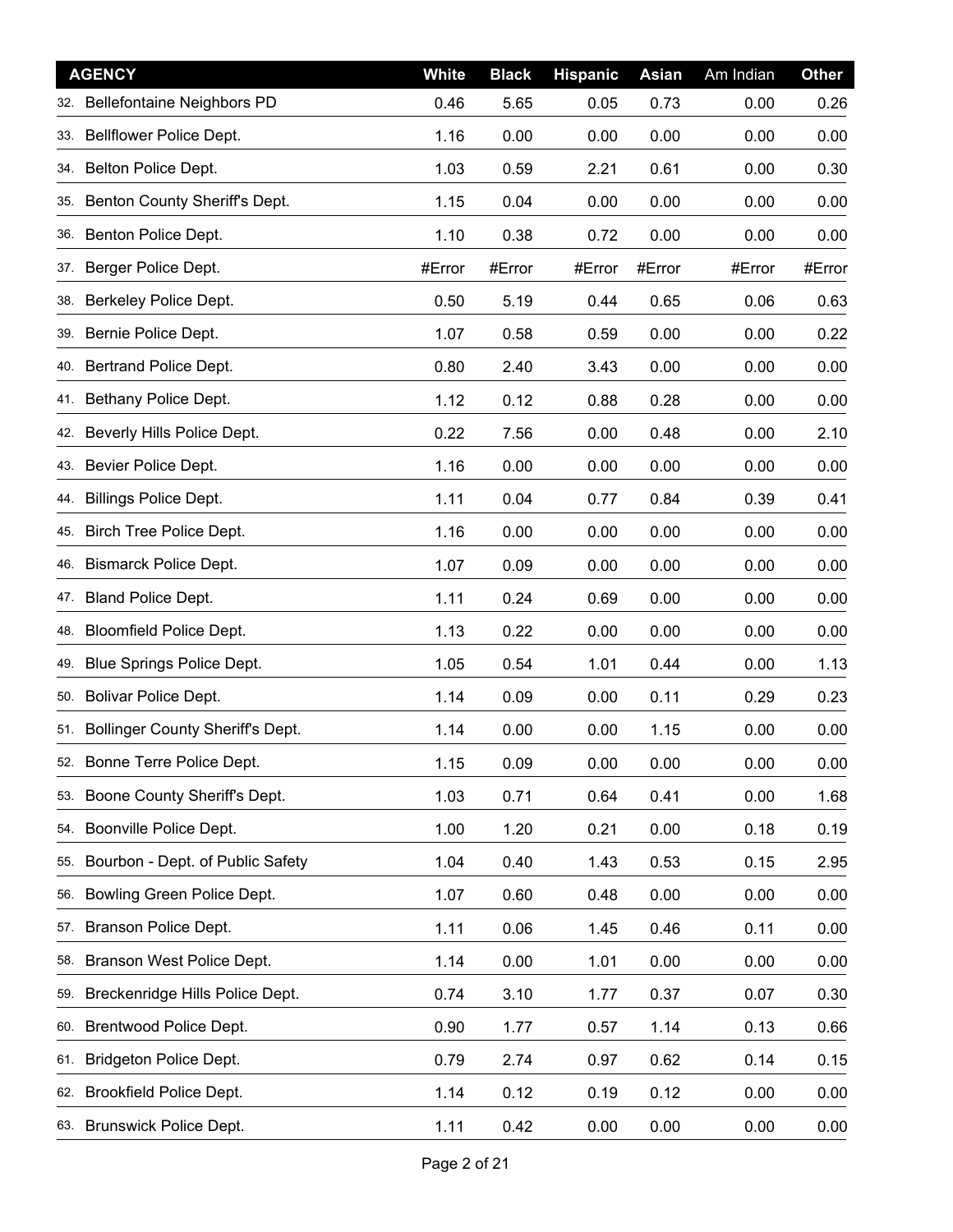|     | <b>AGENCY</b>                                | White  | <b>Black</b> | <b>Hispanic</b> | <b>Asian</b> | Am Indian | Other  |
|-----|----------------------------------------------|--------|--------------|-----------------|--------------|-----------|--------|
| 64. | <b>Buchanan County Drug Strike Force</b>     | 1.01   | 1.20         | 0.00            | 0.00         | 0.00      | 0.00   |
| 65. | Buchanan County Sheriff's Dept.              | 1.06   | 0.51         | 1.16            | 0.74         | 0.00      | 0.00   |
| 66. | <b>Bucklin Police Dept.</b>                  | 1.16   | 0.00         | 0.00            | 0.00         | 0.00      | 0.00   |
| 67. | <b>Buckner Police Dept.</b>                  | 1.10   | 0.34         | 0.00            | 0.41         | 0.00      | 0.00   |
| 68. | <b>Buffalo Police Dept.</b>                  | 1.15   | 0.04         | 0.26            | 0.00         | 0.00      | 0.00   |
| 69. | <b>Bull Creek Police Dept.</b>               | #Error | #Error       | #Error          | #Error       | #Error    | #Error |
| 70. | <b>Bunceton Police Dept.</b>                 | 1.02   | 0.57         | 0.00            | 0.00         | 5.70      | 0.00   |
| 71. | <b>Bunker Police Dept.</b>                   | 1.11   | 0.38         | 0.00            | 0.00         | 0.00      | 0.00   |
| 72. | Burlington Northern and Santa Fe Railway Co. | 0.77   | 1.60         | 0.00            | 0.00         | 0.00      | 16.91  |
| 73. | Butler County Sheriff's Dept.                | 1.01   | 0.87         | 0.99            | 0.00         | 0.00      | 0.00   |
| 74. | <b>Butler Police Dept.</b>                   | 1.11   | 0.22         | 0.63            | 0.00         | 0.44      | 0.23   |
| 75. | Byrnes Mill Police Dept.                     | 1.13   | 0.02         | 0.21            | 0.18         | 0.00      | 1.42   |
| 76. | Cabool Police Dept.                          | 1.09   | 0.16         | 1.22            | 1.55         | 0.00      | 0.00   |
| 77. | Caldwell County Sheriff's Dept.              | 1.13   | 0.15         | 0.00            | 0.00         | 0.00      | 0.81   |
| 78. | California Police Dept.                      | 1.06   | 0.24         | 2.79            | 0.00         | 0.82      | 0.00   |
| 79. | Callaway County Sheriff's Dept.              | 0.97   | 1.31         | 0.42            | 1.06         | 0.00      | 0.00   |
| 80. | Calverton Park Police Dept.                  | 0.59   | 4.43         | 0.63            | 0.92         | 0.16      | 0.33   |
|     | 81. Camden County Sheriff's Dept.            | 1.12   | 0.08         | 0.39            | 0.17         | 0.00      | 0.36   |
| 82. | Camden Point Police Dept.                    | 0.00   | 0.00         | 0.00            | 0.00         | 0.00      | 0.00   |
| 83. | Camdenton Police Dept.                       | 1.13   | 0.12         | 0.26            | 0.45         | 0.00      | 0.00   |
| 84. | Cameron Police Dept.                         | 1.12   | 0.17         | 0.32            | 0.40         | 0.28      | 0.00   |
| 85. | Campbell Police Dept.                        | 1.14   | 0.17         | 0.00            | 0.00         | 0.00      | 0.00   |
| 86. | Canton Police Dept.                          | 1.02   | 0.78         | 0.00            | 0.00         | 0.00      | 1.02   |
| 87. | Cape Girardeau Co. Sheriff's Dept.           | 1.10   | 0.30         | 0.53            | 0.00         | 0.19      | 0.00   |
| 88. | Cape Girardeau Police Dept.                  | 1.00   | 1.10         | 0.44            | 0.04         | 1.13      | 0.56   |
| 89. | Cardwell Police Dept.                        | 1.16   | 0.00         | 0.00            | 0.00         | 0.00      | 0.00   |
| 90. | Carl Junction Police Dept.                   | 1.10   | 0.18         | 0.92            | 0.75         | 0.00      | 0.36   |
| 91. | Carroll County Sheriff's Dept.               | 1.10   | 0.00         | 2.74            | 0.00         | 0.00      | 0.00   |
| 92. | Carrollton Police Dept.                      | 1.13   | 0.22         | 0.00            | 0.00         | 0.00      | 0.00   |
| 93. | Carter County Sheriff's Dept.                | 1.16   | 0.00         | 0.00            | 0.00         | 0.00      | 0.00   |
| 94. | Carterville Police Dept.                     | 1.11   | 0.11         | 1.42            | 0.23         | 0.00      | 0.00   |
|     | 95. Carthage Police Dept.                    | 0.98   | 0.19         | 6.93            | 0.14         | 0.20      | 0.31   |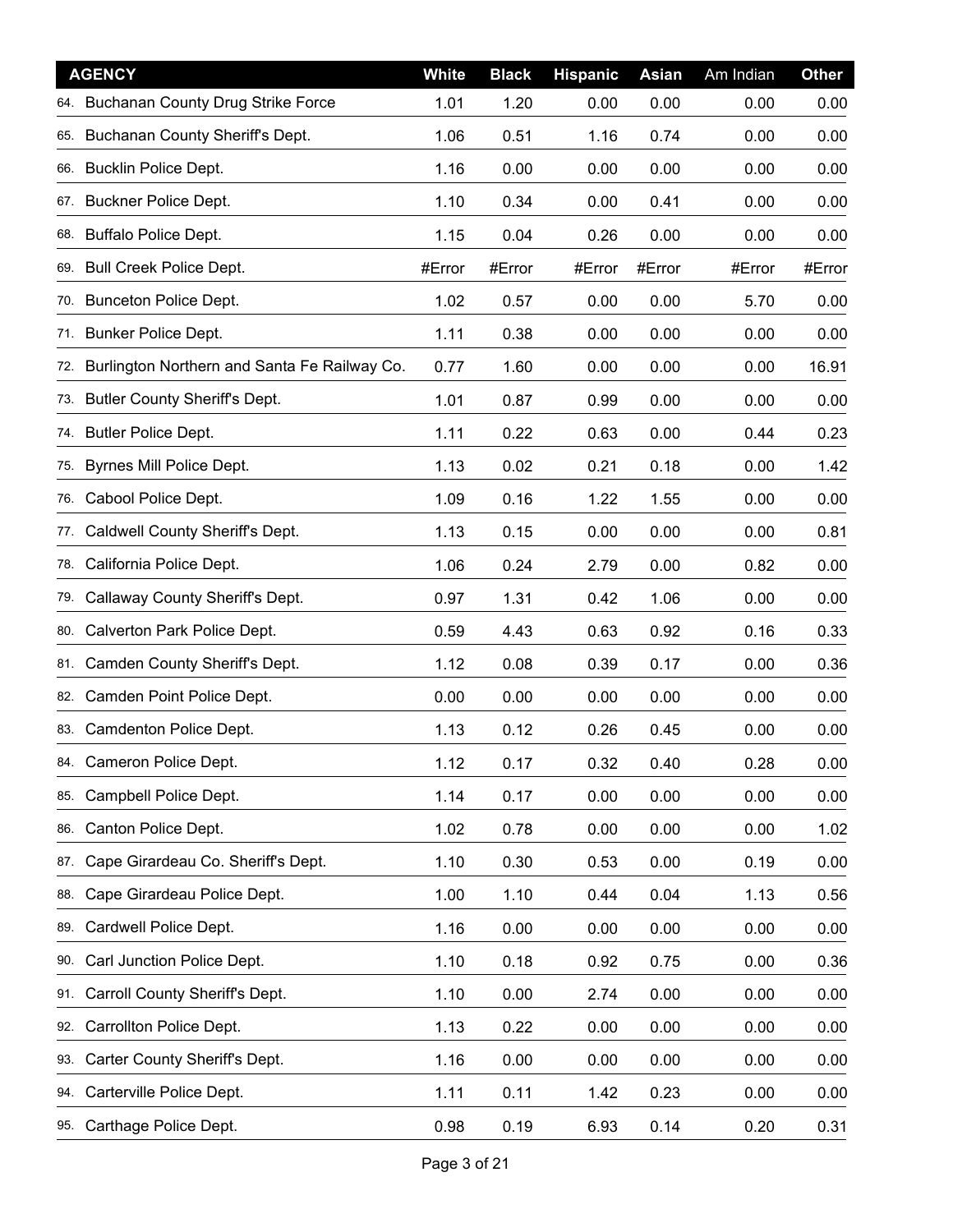| <b>AGENCY</b>                         | <b>White</b> | <b>Black</b> | <b>Hispanic</b> | <b>Asian</b> | Am Indian | Other  |
|---------------------------------------|--------------|--------------|-----------------|--------------|-----------|--------|
| 96. Caruthersville Police Dept.       | 0.68         | 3.81         | 0.63            | 0.00         | 0.00      | 0.29   |
| 97. Cass County Sheriff's Dept.       | 1.09         | 0.18         | 1.37            | 0.37         | 0.00      | 0.27   |
| 98. Cassville Police Dept.            | 1.12         | 0.02         | 1.66            | 0.00         | 0.00      | 0.00   |
| 99. Cedar County Sheriff's Dept.      | 1.01         | 0.00         | 0.00            | 0.00         | 5.10      | 8.01   |
| 100. Center Police Dept.              | 0.93         | 0.96         | 5.49            | 0.00         | 0.00      | 0.00   |
| 101. Centralia Police Dept.           | 1.12         | 0.32         | 0.00            | 0.00         | 0.00      | 0.00   |
| 102. Chaffee Police Dept.             | 1.14         | 0.09         | 0.25            | 0.16         | 0.00      | 0.00   |
| 103. Chamois Police Dept.             | #Error       | #Error       | #Error          | #Error       | #Error    | #Error |
| 104. Chariton County Sheriff's Dept.  | 1.07         | 0.64         | 0.00            | 0.00         | 0.00      | 1.13   |
| 105. Charlack Police Dept.            | 0.56         | 4.47         | 1.10            | 1.40         | 0.13      | 0.54   |
| 106. Charleston Police Dept.          | 0.71         | 3.62         | 0.52            | 0.00         | 0.00      | 0.00   |
| 107. Chesterfield Police Dept.        | 1.03         | 0.61         | 0.53            | 1.96         | 0.10      | 0.53   |
| 108. Chilhowee Police Dept.           | 1.16         | 0.00         | 0.00            | 0.00         | 0.00      | 0.00   |
| 109. Chillicothe Police Dept.         | 1.12         | 0.19         | 0.15            | 0.20         | 0.00      | 0.29   |
| 110. Christian County Sheriff's Dept. | 1.14         | 0.09         | 0.35            | 0.00         | 0.00      | 0.00   |
| 111. Clarence Police Dept.            | 1.16         | 0.00         | 0.00            | 0.00         | 0.00      | 0.00   |
| 112. Clark County Sheriff's Dept.     | 1.12         | 0.20         | 0.20            | 0.00         | 0.00      | 0.56   |
| 113. Clarkson Valley Police Dept.     | 1.04         | 0.57         | 0.09            | 1.62         | 0.00      | 1.34   |
| 114. Clarkton Police Dept.            | 0.96         | 1.20         | 2.74            | 0.00         | 0.00      | 0.00   |
| 115. Clay County Parks Dept.          | 1.01         | 0.00         | 6.86            | 0.00         | 0.00      | 0.00   |
| 116. Clay County Sheriff's Dept.      | 1.05         | 0.45         | 1.36            | 0.66         | 0.11      | 1.20   |
| 117. Claycomo Police Dept.            | 0.98         | 1.08         | 1.56            | 0.25         | 0.00      | 0.90   |
| 118. Clayton Police Dept.             | 0.83         | 2.03         | 0.62            | 3.31         | 0.18      | 0.96   |
| 119. Cleveland Police Dept.           | #Error       | #Error       | #Error          | #Error       | #Error    | #Error |
| 120. Clever Police Dept.              | 1.13         | 0.15         | 0.43            | 0.00         | 0.00      | 0.00   |
| 121. Clinton County Sheriff's Dept.   | 1.16         | 0.28         | 0.00            | 0.00         | 0.94      | 0.00   |
| 122. Clinton Police Dept.             | 1.07         | 0.46         | 0.65            | 0.28         | 0.00      | 0.81   |
| 123. CMSU - Dept. of Public Safety    | 0.92         | 1.48         | 0.30            | 2.31         | 0.00      | 1.11   |
| 124. Cole Camp Police Dept.           | 1.13         | 0.00         | 1.41            | 0.00         | 0.00      | 0.00   |
| 125. Cole County Sheriff's Dept.      | 1.07         | 0.50         | 0.48            | 0.20         | 0.56      | 0.30   |
| 126. Columbia Police Dept.            | 0.88         | 1.92         | 0.54            | 0.92         | 0.06      | 1.40   |
| 127. Concordia Police Dept.           | 1.10         | 0.22         | 0.72            | 0.23         | 0.32      | 0.33   |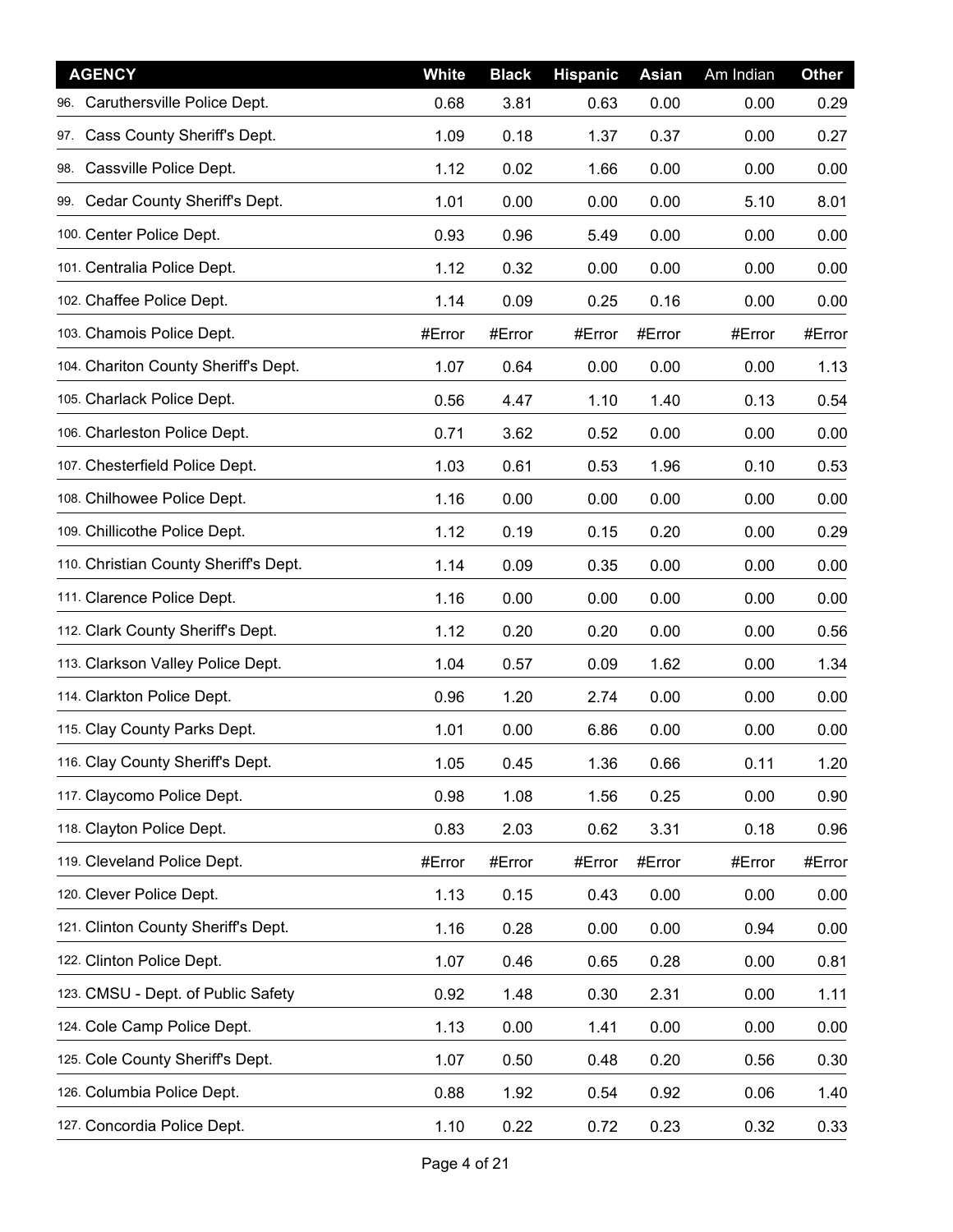| <b>AGENCY</b>                          | <b>White</b> | <b>Black</b> | <b>Hispanic</b> | <b>Asian</b> | Am Indian | Other |
|----------------------------------------|--------------|--------------|-----------------|--------------|-----------|-------|
| 128. Conway Police Dept.               | 1.08         | 0.27         | 1.55            | 0.00         | 0.00      | 1.43  |
| 129. Cool Valley Police Dept.          | 0.38         | 6.20         | 0.74            | 0.85         | 0.00      | 0.37  |
| 130. Cooper County Sheriff's Dept.     | 0.92         | 1.66         | 1.89            | 0.00         | 0.00      | 0.00  |
| 131. Cooter Police Dept.               | 1.01         | 0.60         | 1.71            | 0.00         | 0.00      | 3.17  |
| 132. Corder Police Dept.               | 1.16         | 0.00         | 0.00            | 0.00         | 0.00      | 0.00  |
| 133. Cottleville Police Dept.          | 1.11         | 0.23         | 0.35            | 0.15         | 0.00      | 0.87  |
| 134. Country Club Hills Police Dept.   | 0.10         | 8.59         | 0.22            | 0.42         | 0.19      | 0.40  |
| 135. Country Club Village Police Dept. | 1.12         | 0.26         | 0.30            | 0.00         | 0.00      | 0.00  |
| 136. Crane Police Dept.                | 1.15         | 0.00         | 0.28            | 0.00         | 0.00      | 0.00  |
| 137. Crawford County Sheriff's Dept.   | 1.11         | 0.00         | 2.29            | 0.00         | 0.00      | 0.00  |
| 138. Crestwood Police Dept.            | 1.00         | 0.99         | 0.61            | 0.88         | 0.07      | 0.75  |
| 139. Creve Coeur Police Dept.          | 0.97         | 1.18         | 0.47            | 1.71         | 0.40      | 0.60  |
| 140. Crocker Police Dept.              | 1.05         | 0.30         | 1.46            | 1.24         | 1.29      | 0.45  |
| 141. Crystal City Police Dept.         | 1.11         | 0.30         | 0.41            | 0.08         | 0.00      | 0.00  |
| 142. Cuba Police Dept.                 | 1.10         | 0.08         | 0.95            | 0.60         | 0.84      | 0.87  |
| 143. Curryville Police Dept.           | 1.09         | 0.38         | 0.40            | 0.51         | 0.00      | 0.00  |
| 144. Dade County Sheriff's Dept.       | 1.14         | 0.04         | 0.24            | 0.30         | 0.00      | 0.00  |
| 145. Dallas County Sheriff's Dept.     | 1.11         | 0.22         | 0.62            | 0.40         | 0.00      | 0.57  |
| 146. Deepwater Police Dept.            | 1.16         | 0.00         | 0.00            | 0.00         | 0.00      | 0.00  |
| 147. DeKalb County Sheriff's Dept.     | 1.13         | 0.27         | 0.00            | 0.00         | 0.00      | 0.00  |
| 148. Dellwood Police Dept.             | 0.14         | 8.28         | 0.25            | 0.80         | 0.22      | 0.23  |
| 149. Delta Police Dept.                | 1.16         | 0.00         | 0.00            | 0.00         | 0.00      | 0.00  |
| 150. Dent County Sheriff's Dept.       | 1.15         | 0.00         | 0.58            | 0.00         | 0.00      | 0.00  |
| 151. Des Peres Police Dept.            | 1.03         | 0.73         | 0.36            | 1.28         | 0.06      | 0.86  |
| 152. Desloge Police Dept.              | 1.16         | 0.00         | 0.00            | 0.00         | 0.00      | 0.00  |
| 153. DeSoto Police Dept.               | 1.12         | 0.15         | 0.11            | 0.00         | 0.00      | 0.20  |
| 154. Dexter Police Dept.               | 1.13         | 0.24         | 0.16            | 0.00         | 0.00      | 0.00  |
| 155. Diamond Police Dept.              | 0.95         | 0.33         | 4.79            | 0.53         | 0.29      | 4.88  |
| 156. Dixon Police Dept.                | 1.16         | 0.00         | 0.00            | 0.00         | 0.00      | 0.00  |
| 157. Doniphan Police Dept.             | 1.14         | 0.04         | 0.22            | 0.00         | 0.00      | 0.00  |
| 158. Douglas County Sheriff's Dept.    | 1.12         | 0.00         | 0.00            | 0.00         | 2.94      | 0.00  |
| 159. Drexel Police Dept.               |              |              |                 |              |           |       |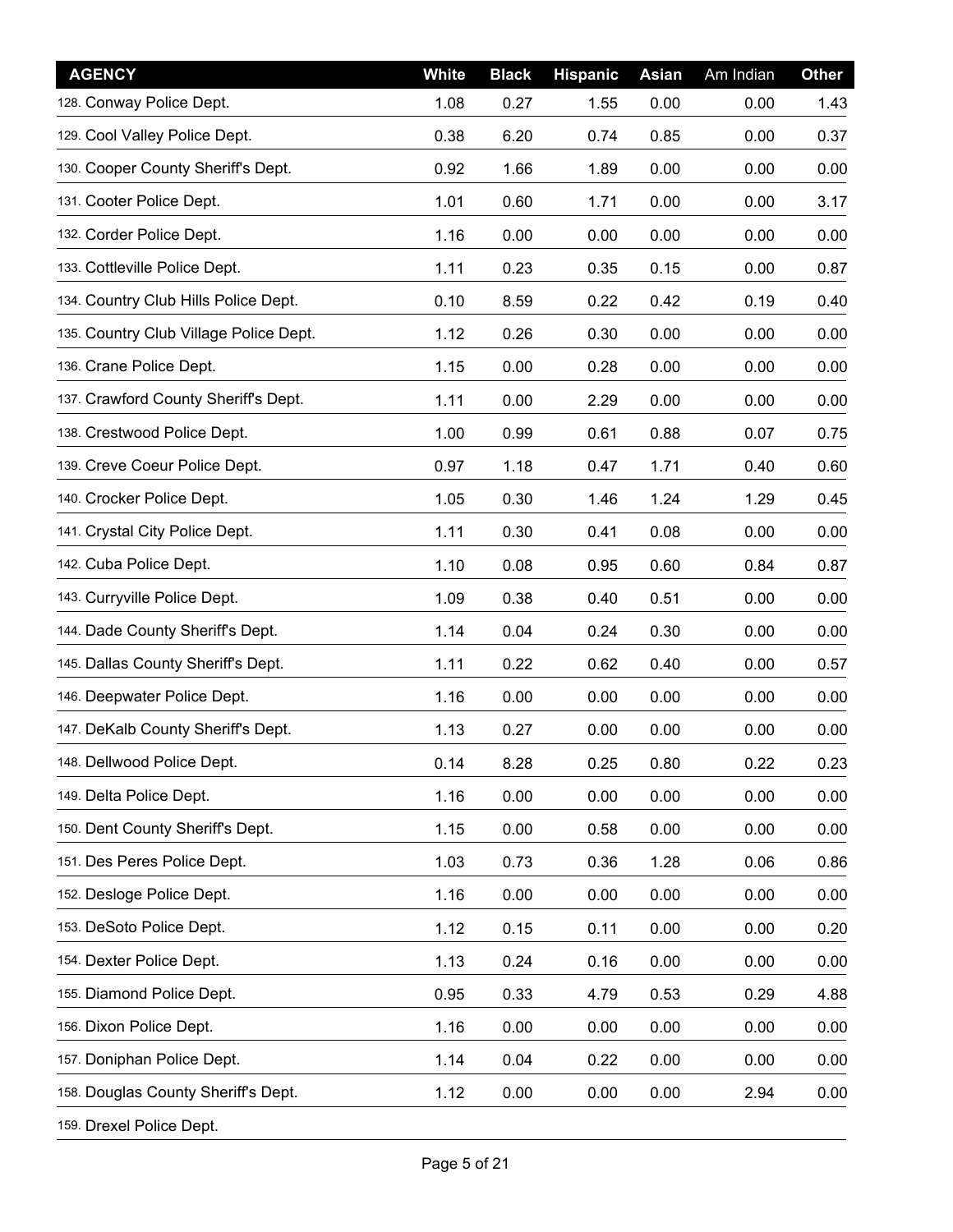| <b>AGENCY</b>                       | <b>White</b> | <b>Black</b> | <b>Hispanic</b> | <b>Asian</b> | Am Indian | Other  |
|-------------------------------------|--------------|--------------|-----------------|--------------|-----------|--------|
| 160. Dudley Police Dept.            | 1.16         | 0.00         | 0.00            | 0.00         | 0.00      | 0.00   |
| 161. Duenweg Police Dept.           | 1.13         | 0.02         | 0.70            | 0.36         | 0.00      | 0.26   |
| 162. Dunklin County Sheriff's Dept. | 0.93         | 1.39         | 1.77            | 0.00         | 1.56      | 0.00   |
| 163. Duquesne Police Dept.          | 1.08         | 0.37         | 0.71            | 0.51         | 0.71      | 0.00   |
| 164. East Lynne Police Dept.        | 1.16         | 0.00         | 0.00            | 0.00         | 0.00      | 0.00   |
| 165. East Prairie Police Dept.      | 1.13         | 0.25         | 0.00            | 0.00         | 0.00      | 0.00   |
| 166. Easton Police Dept.            | 1.16         | 0.00         | 0.00            | 0.00         | 0.00      | 0.00   |
| 167. Edgerton Police Dept.          | 1.16         | 0.00         | 0.00            | 0.00         | 0.00      | 0.00   |
| 168. Edina Police Dept.             | 1.12         | 0.33         | 0.00            | 0.00         | 0.00      | 0.00   |
| 169. Edmundson Police Dept.         | 0.70         | 3.45         | 1.30            | 0.58         | 0.00      | 0.56   |
| 170. El Dorado Springs Police Dept. | 1.15         | 0.00         | 0.48            |              | 0.00      | 0.00   |
| 171. Eldon Police Dept.             | 1.14         | 0.03         | 0.00            | 0.10         | 0.00      | 0.00   |
| 172. Ellington Police Dept.         | 1.14         | 0.12         | 0.00            | 0.00         | 0.00      | 0.00   |
| 173. Ellisville Police Dept.        | 1.05         | 0.45         | 0.37            | 1.89         | 0.09      | 0.98   |
| 174. Ellsinore Police Dept.         | #Error       | #Error       | #Error          | #Error       | #Error    | #Error |
| 175. Elsberry Police Dept.          |              |              |                 |              |           |        |
| 176. Eminence Police Dept.          | #Error       | #Error       | #Error          | #Error       | #Error    | #Error |
| 177. Emma Police Dept.              | 1.16         | 0.00         | 0.00            | 0.00         | 0.00      | 0.00   |
| 178. Eureka Police Dept.            | 1.09         | 0.34         | 0.82            | 0.13         | 0.00      | 0.38   |
| 179. Everton Police Dept.           | 1.16         | 0.00         | 0.00            | 0.00         | 0.00      | 0.00   |
| 180. Excelsior Springs Police Dept. | 1.11         | 0.27         | 0.49            | 0.21         | 0.14      | 0.08   |
| 181. Exeter Police Dept.            | 1.11         | 0.00         | 2.03            | 0.00         | 0.00      | 0.00   |
| 182. Fair Grove Police Dept.        | 1.12         | 0.24         | 0.27            | 0.34         | 0.00      | 0.00   |
| 183. Fair Play Police Dept.         | 1.12         | 0.00         | 0.00            | 2.00         | 0.00      | 0.00   |
| 184. Fairview Police Dept.          | 1.10         | 0.00         | 2.55            | 0.00         | 0.00      | 0.00   |
| 185. Farber Police Dept.            | 1.11         | 0.21         | 1.21            | 0.00         | 0.00      | 0.00   |
| 186. Farmington Police Dept.        | 1.11         | 0.21         | 0.44            | 0.28         | 0.00      | 0.41   |
| 187. Fayette Police Dept.           | 0.98         | 1.23         | 0.00            | 0.00         | 0.00      | 2.06   |
| 188. Ferguson Police Dept.          | 0.39         | 6.18         | 0.29            | 0.61         | 0.34      | 0.30   |
| 189. Ferrelview Police Dept.        | 0.97         | 0.72         | 4.13            | 0.75         | 0.00      | 0.00   |
| 190. Festus Police Dept.            | 1.08         | 0.57         | 0.33            | 0.28         | 0.00      | 0.20   |
| 191. Florissant Police Dept.        | 0.75         | 3.25         | 0.46            | 0.37         | 0.09      | 0.24   |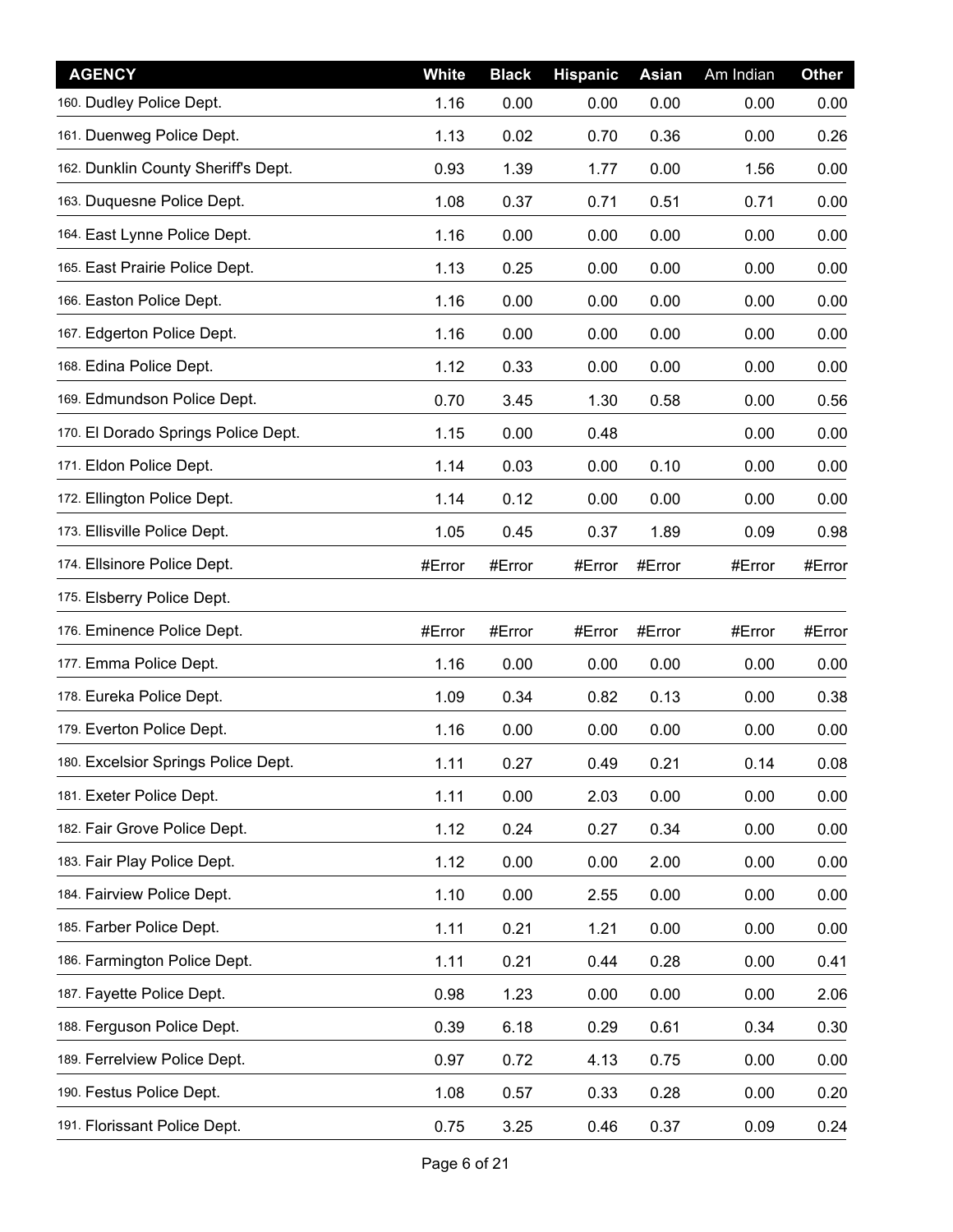| <b>AGENCY</b>                         | <b>White</b> | <b>Black</b> | <b>Hispanic</b> | <b>Asian</b> | Am Indian | <b>Other</b> |
|---------------------------------------|--------------|--------------|-----------------|--------------|-----------|--------------|
| 192. Foley Police Dept.               | 1.05         | 0.66         | 0.83            | 1.06         |           |              |
| 193. Fordland Police Dept.            | 1.14         | 0.11         | 0.00            | 0.00         | 0.00      | 0.00         |
| 194. Foristell Police Dept.           | 1.02         | 1.01         | 0.45            | 0.16         | 0.00      | 0.00         |
| 195. Forsyth Police Dept.             | 1.14         | 0.00         | 0.00            | 0.00         | 0.61      | 0.63         |
| 196. Frankford Police Dept.           | 1.02         | 0.47         | 1.34            | 0.00         | 0.00      | 0.00         |
| 197. Franklin County Sheriff's Dept.  | 1.12         | 0.20         | 0.22            | 0.07         | 0.10      | 0.21         |
| 198. Fredericktown Police Dept.       | 1.14         | 0.05         | 0.43            | 0.18         | 0.00      | 0.27         |
| 199. Freeman Police Dept.             | 1.12         | 0.18         | 0.62            | 0.00         | 0.00      | 0.00         |
| 200. Frontenac Police Dept.           | 0.99         | 1.01         | 0.71            | 1.32         | 0.11      | 0.48         |
| 201. Fulton Police Dept.              | 0.97         | 1.23         | 0.46            | 0.70         | 0.00      | 1.41         |
| 202. Gainesville Police Dept.         | 1.13         | 0.08         | 0.00            | 0.59         | 0.82      | 0.00         |
| 203. Gallatin Police Dept.            | 1.16         | 0.00         | 0.00            | 0.00         | 0.00      | 0.00         |
| 204. Garden City Police Dept.         | 1.10         | 0.42         | 0.00            | 0.51         | 0.00      | 0.00         |
| 205. Gasconade County Sheriff's Dept. | 1.14         | 0.12         | 0.00            | 0.00         | 0.00      | 0.00         |
| 206. Gentry County Sheriff's Dept.    | 1.14         | 0.06         | 0.00            | 0.23         | 0.00      | 0.33         |
| 207. Gerald Police Dept.              | 1.09         | 0.47         | 0.68            | 0.00         | 0.00      | 0.00         |
| 208. Gideon Police Dept.              | 1.06         | 0.53         | 1.52            | 0.00         | 0.00      | 0.00         |
| 209. Gilman City Police Dept.         | 1.13         | 0.00         | 1.17            | 0.00         | 0.00      | 0.00         |
| 210. Gladstone Dept. of Public Safety | 1.03         | 0.61         | 0.00            | 0.03         | 1.41      | 0.86         |
| 211. Glasgow Police Dept.             | 1.00         | 1.30         | 0.00            | 0.00         | 0.00      | 0.00         |
| 212. Glendale Police Dept.            | 1.06         | 0.65         | 0.54            | 0.69         | 0.00      | 0.17         |
| 213. Golden City Police Dept.         | 1.16         | 0.00         | 0.00            | 0.00         | 0.00      | 0.00         |
| 214. Goodman Police Dept.             | 0.91         | 0.60         | 6.40            | 1.25         | 0.87      | 0.91         |
| 215. Gordonville Police Dept.         | 1.12         | 0.16         | 0.63            | 0.00         | 0.00      |              |
| 216. Gower Police Dept.               | 1.13         | 0.17         | 0.47            | 0.00         | 0.00      | 0.00         |
| 217. Grain Valley Police Dept.        | 1.13         | 0.12         | 0.58            | 0.10         | 0.00      | 0.00         |
| 218. Granby Police Dept.              | 1.09         | 0.18         | 2.25            | 0.00         | 0.00      | 0.00         |
| 219. Grandin Police Dept.             | #Error       | #Error       | #Error          | #Error       | #Error    | #Error       |
| 220. Grandview Police Dept.           | 0.66         | 3.59         | 2.47            | 0.64         | 0.23      | 0.29         |
| 221. Green City Police Dept.          | 0.89         | 0.00         | 12.47           | 0.00         | 0.00      | 0.00         |
| 222. Green Ridge Police Dept.         | 1.16         | 0.00         | 0.00            | 0.00         | 0.00      | 0.00         |
| 223. Greene County Sheriff's Dept.    | 1.09         | 0.29         | 0.33            | 0.42         | 0.06      | 1.28         |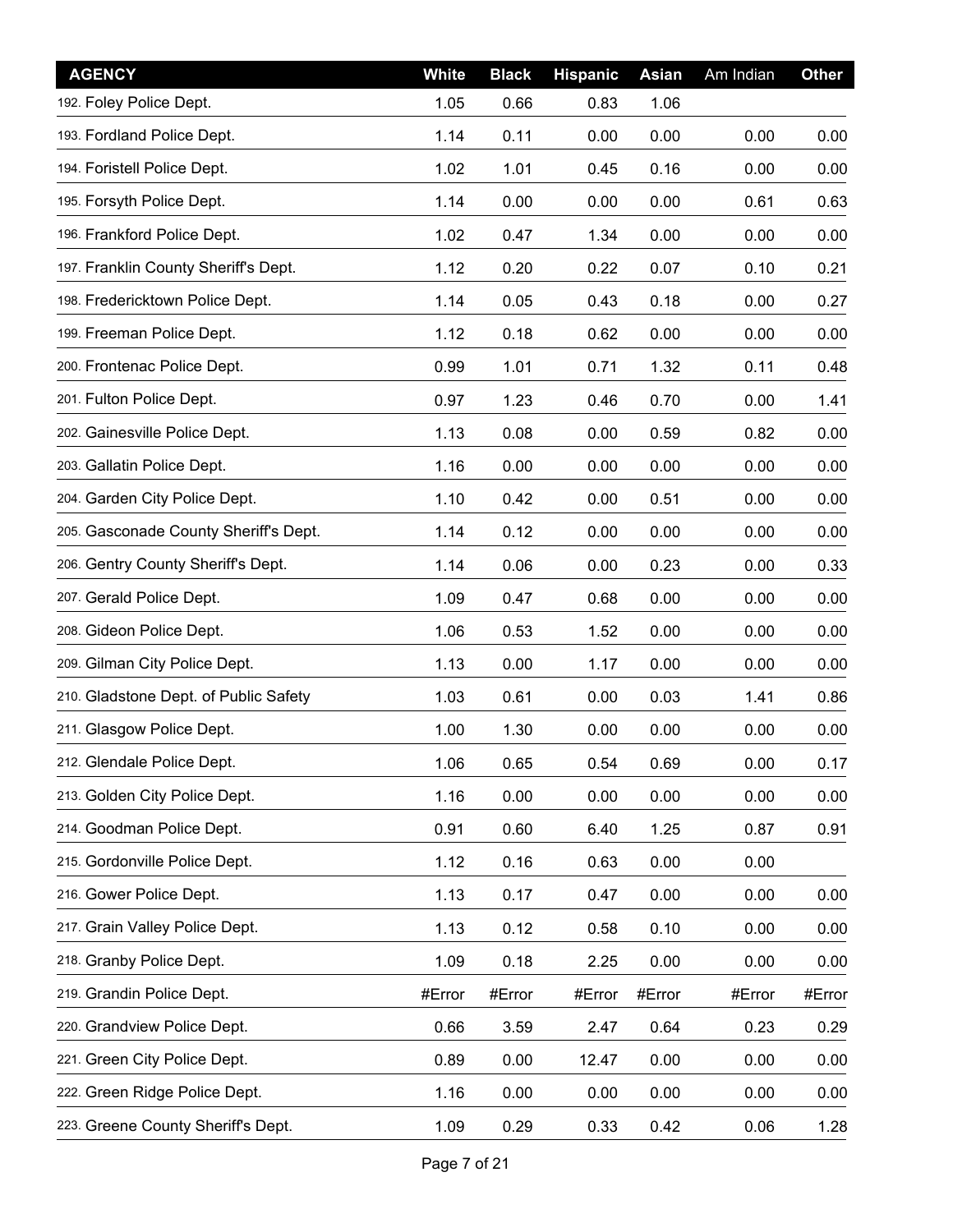| <b>AGENCY</b>                        | <b>White</b> | <b>Black</b> | <b>Hispanic</b> | <b>Asian</b> | Am Indian | Other |
|--------------------------------------|--------------|--------------|-----------------|--------------|-----------|-------|
| 224. Greenfield Police Dept.         | 1.13         | 0.00         | 1.22            | 0.00         | 0.00      | 0.00  |
| 225. Greenville Police Dept.         | 1.07         | 0.00         | 1.71            | 0.00         | 0.00      | 0.00  |
| 226. Greenwood Police Dept.          | 1.11         | 0.21         | 0.61            | 0.78         | 0.00      | 0.00  |
| 227. Grundy County Sheriff's Dept.   | 1.16         | 0.00         | 0.00            | 0.00         | 0.00      | 0.00  |
| 228. Hallsville Police Dept.         | 1.10         | 0.37         | 0.00            | 0.00         | 0.00      | 0.00  |
| 229. Hamilton Police Dept.           | 1.15         | 0.00         | 0.27            | 0.00         | 0.00      | 0.00  |
| 230. Hannibal Police Dept.           | 1.04         | 0.88         | 0.22            | 0.08         | 0.06      | 0.52  |
| 231. Hardin Police Dept.             | 1.16         | 0.00         | 0.00            | 0.00         | 0.00      | 0.00  |
| 232. Harrison County Sheriff's Dept. | 1.16         | 0.00         | 0.00            | 0.00         | 0.00      | 0.00  |
| 233. Harrisonville Police Dept.      | 1.11         | 0.19         | 0.45            | 0.00         | 0.00      | 0.00  |
| 234. Hartville Police Dept.          | 1.16         | 0.00         | 0.00            | 0.00         | 0.00      | 0.00  |
| 235. Hawk Point Police Dept.         | 1.16         | 0.00         | 0.00            | 0.00         | 0.00      | 0.00  |
| 236. Hayti Heights Police Dept.      | 0.92         | 1.67         | 0.85            | 0.87         | 0.30      | 0.00  |
| 237. Hayti Police Dept.              | 0.67         | 3.79         | 1.06            | 0.00         | 0.00      | 0.98  |
| 238. Hazelwood Police Dept.          | 0.83         | 2.51         | 0.30            | 0.58         | 0.27      | 0.28  |
| 239. Henrietta Police Dept.          | 1.12         | 0.16         | 0.00            | 1.19         | 0.00      | 0.00  |
| 240. Henry County Sheriff's Dept.    | 1.09         | 0.21         | 0.33            | 0.71         | 0.20      | 2.05  |
| 241. Herculaneum Police Dept.        | 1.09         | 0.30         | 0.52            | 0.17         | 0.69      | 0.48  |
| 242. Hermann Police Dept.            | 0.23         | 0.06         | 0.00            | 0.00         | 0.00      | 0.00  |
| 243. Hickory County Sheriff's Dept.  | 1.15         | 0.00         | 0.59            | 0.00         | 0.00      | 0.00  |
| 244. Higbee Police Dept.             | 1.16         | 0.00         | 0.00            | 0.00         | 0.00      | 0.00  |
| 245. Higginsville Police Dept.       | 1.04         | 0.66         | 0.73            | 0.42         | 0.12      | 0.12  |
| 246. High Hill Police Dept.          | 1.07         | 0.77         | 0.00            | 0.00         | 0.00      | 0.00  |
| 247. Hillsboro Police Dept.          | 1.14         | 0.02         | 0.13            | 0.00         | 0.46      | 0.00  |
| 248. Hillsdale Police Dept.          | 0.00         | 0.00         | 0.00            | 0.00         | 0.00      | 0.00  |
| 249. Holcomb Police Dept.            | 1.07         | 0.36         | 2.03            | 0.00         | 0.00      | 0.00  |
| 250. Holden Police Dept.             | 1.10         | 0.28         | 0.59            | 0.00         | 0.35      | 0.00  |
| 251. Hollister Police Dept.          | 1.13         | 0.04         | 0.84            | 0.19         | 0.00      | 0.00  |
| 252. Holt County Sheriff's Dept.     | 1.13         | 0.19         | 0.00            | 0.00         | 0.00      | 0.00  |
| 253. Holt Police Dept.               | 1.15         | 0.07         | 0.00            | 0.00         | 0.00      | 0.00  |
| 254. Holts Summit Police Dept.       | 1.04         | 0.78         | 0.45            | 0.38         |           | 0.00  |
| 255. Hornersville Police Dept.       | 0.84         | 0.00         | 14.96           | 0.00         | 0.00      | 0.00  |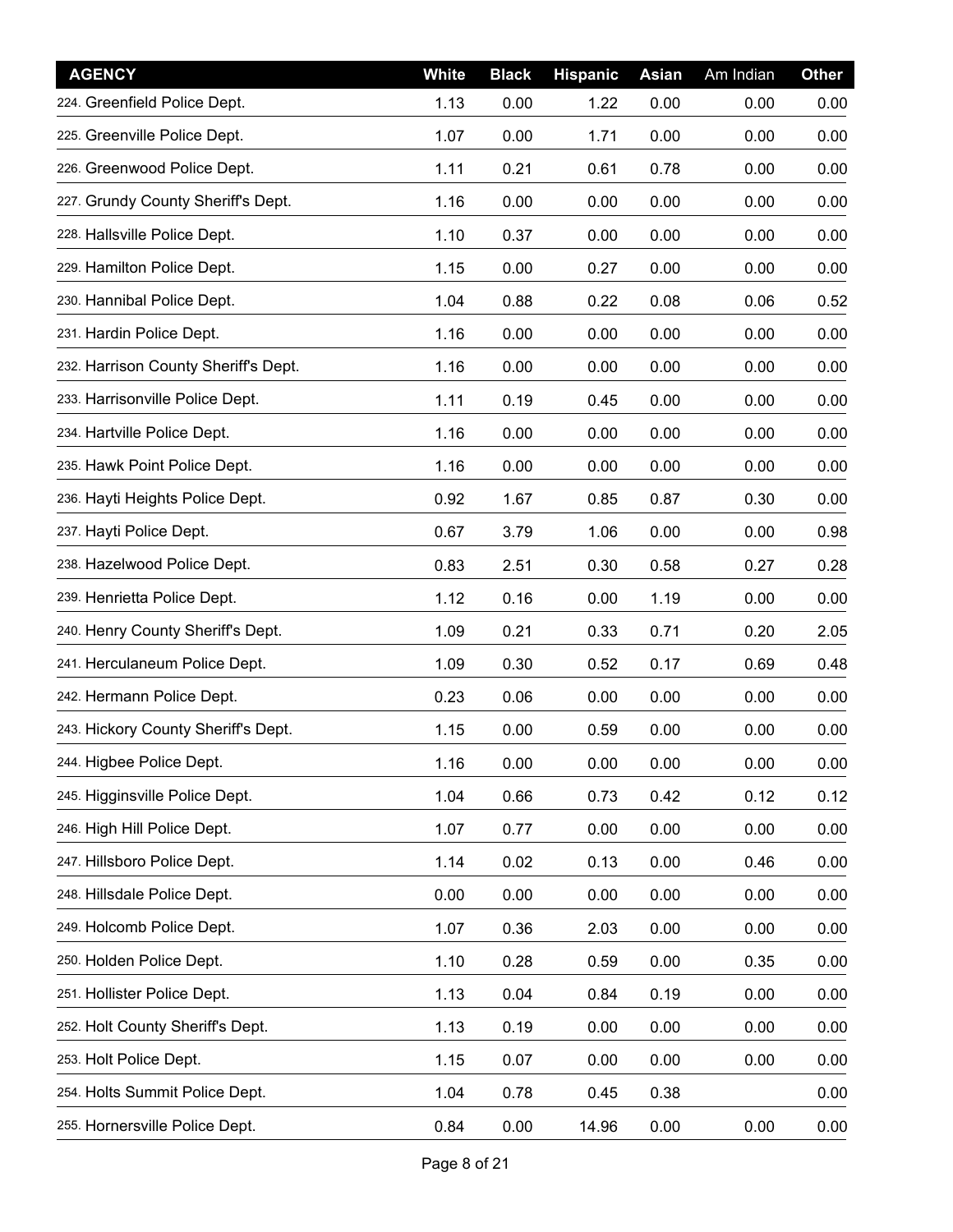| <b>AGENCY</b>                         | <b>White</b> | <b>Black</b> | <b>Hispanic</b> | <b>Asian</b> | Am Indian | <b>Other</b> |
|---------------------------------------|--------------|--------------|-----------------|--------------|-----------|--------------|
| 256. Houston Lake Police Dept.        | 1.16         | 0.00         | 0.00            | 0.00         | 0.00      | 0.00         |
| 257. Houston Police Dept.             | 1.13         | 0.21         | 0.00            | 0.00         | 0.00      | 0.00         |
| 258. Howard County Sheriff's Dept.    | 1.04         | 0.50         | 1.89            | 0.00         | 0.00      | 1.75         |
| 259. Howardville Police Dept.         | 0.90         | 2.13         | 0.00            | 0.00         | 0.00      | 0.00         |
| 260. Howell County Sheriff's Dept.    | 1.16         | 0.00         | 0.00            | 0.00         | 0.00      | 0.00         |
| 261. Humansville Police Dept.         | 1.13         | 0.13         | 0.00            | 0.96         | 0.00      | 0.00         |
| 262. Iberia Police Dept.              | 1.14         | 0.15         | 0.00            | 0.00         | 0.00      | 0.00         |
| 263. Independence Police Dept.        | 1.02         | 0.69         | 1.72            | 0.51         | 0.00      | 0.63         |
| 264. Iron County Sheriff's Dept.      | 1.11         | 0.38         | 0.31            | 0.00         | 0.00      | 0.00         |
| 265. Iron Mountain Lake Police Dept.  | 1.12         | 0.00         | 1.63            | 0.00         | 0.00      | 0.00         |
| 266. Irondale Police Dept.            | 1.16         | 0.00         | 0.00            | 0.00         | 0.00      | 0.00         |
| 267. Ironton Police Dept.             | 1.07         | 0.32         | 0.74            | 0.00         | 0.00      | 0.69         |
| 268. Jackson County Sheriff's Dept.   | 1.01         | 0.74         | 2.21            | 0.44         | 0.00      | 0.60         |
| 269. Jackson Police Dept.             | 1.11         | 0.27         | 0.41            | 0.00         | 0.00      | 0.15         |
| 270. Jamestown Police Dept.           | 1.16         | 0.00         | 0.00            | 0.00         | 0.00      | 0.00         |
| 271. Jasco-Metropolitan Police Dept.  | 1.14         | 0.04         | 0.51            | 0.00         | 0.00      | 0.00         |
| 272. Jasper County Sheriff's Dept.    | 1.07         | 0.18         | 1.79            | 0.68         | 1.05      | 0.55         |
| 273. Jasper Police Dept.              | 1.12         | 0.00         | 1.60            | 0.00         | 0.00      | 0.00         |
| 274. Jefferson City Police Dept.      | 0.88         | 2.03         | 0.91            | 0.39         | 0.20      | 0.39         |
| 275. Jefferson County Sheriff's Dept. | 1.14         | 0.08         | 0.26            | 0.09         | 0.00      | 0.30         |
| 276. Jennings Police Dept.            | 0.09         | 8.77         | 0.13            | 0.22         | 0.08      | 0.72         |
| 277. Johnson County Sheriff's Dept.   | 1.04         | 0.61         | 1.19            | 0.25         | 0.47      | 0.61         |
| 278. Jonesburg Police Dept.           | 1.14         | 0.17         | 0.00            | 0.00         | 0.00      | 0.00         |
| 279. Joplin Police Dept.              | 1.09         | 0.33         | 1.09            | 0.22         | 0.18      | 0.24         |
| 280. Kahoka Police Dept.              | 1.15         | 0.04         | 0.00            | 0.00         | 0.00      | 0.00         |
| 281. Kansas City Int'l Airport Police | 0.90         | 1.44         | 1.37            | 1.74         | 0.00      | 2.25         |
| 282. Kansas City Police Dept.         | 0.70         | 3.11         | 2.52            | 0.91         | 0.07      | 1.40         |
| 283. Kearney Police Dept.             | 1.11         | 0.21         | 1.09            | 0.00         | 0.00      | 0.25         |
| 284. Kennett Police Dept.             | 0.96         | 1.28         | 1.97            | 0.00         | 0.00      | 0.00         |
| 285. Keytesville Police Dept.         | 1.06         | 0.80         | 0.00            | 0.00         | 0.00      | 0.00         |
| 286. Kimberling City Police Dept.     | 1.12         | 0.33         | 0.00            | 0.00         | 0.00      | 0.00         |
| 287. Kimmswick Police Dept.           | 1.16         | 0.00         | 0.00            | 0.00         | 0.00      | 0.00         |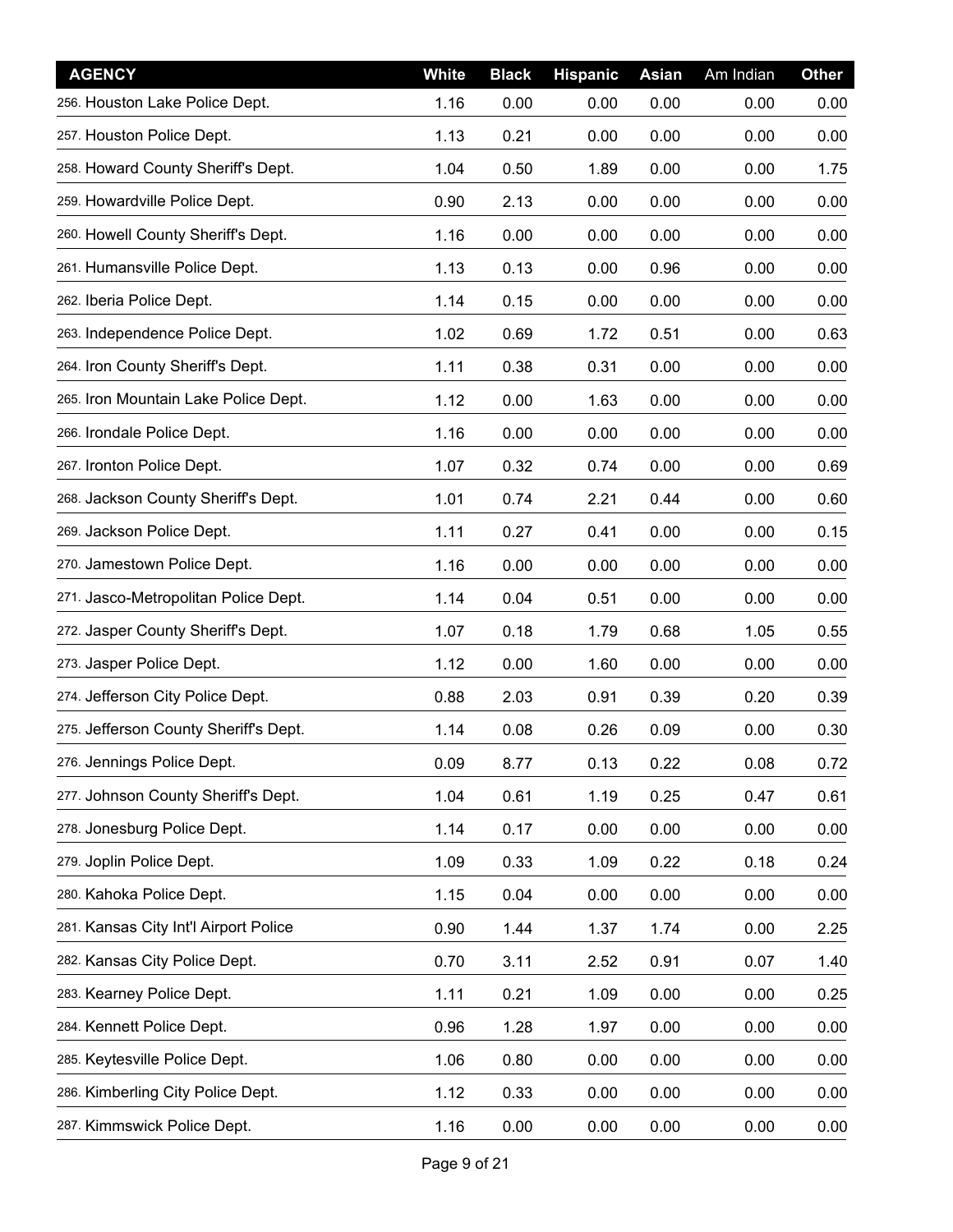| <b>AGENCY</b>                         | <b>White</b> | <b>Black</b> | <b>Hispanic</b> | <b>Asian</b> | Am Indian | <b>Other</b> |
|---------------------------------------|--------------|--------------|-----------------|--------------|-----------|--------------|
| 288. King City Police Dept.           | 1.16         | 0.00         | 0.00            | 0.00         | 0.00      | 0.00         |
| 289. Kingsville Police Dept.          | 1.10         | 0.48         | 0.00            | 0.00         | 0.00      | 0.00         |
| 290. Kinloch Police Dept.             | 0.26         | 7.42         | 0.00            | 0.00         | 0.00      | 0.00         |
| 291. Kirksville Police Dept.          | 1.10         | 0.22         | 0.35            | 1.22         | 0.09      | 0.56         |
| 292. Kirkwood Police Dept.            | 0.95         | 1.38         | 0.40            | 0.98         | 0.05      | 1.41         |
| 293. Knob Noster Police Dept.         | 0.92         | 0.99         | 4.12            | 0.92         | 0.46      | 1.09         |
| 294. Knox County Sheriff's Dept.      | 0.77         | 0.00         | 0.00            | 0.00         | 0.00      | 33.81        |
| 295. LaBelle Police Dept.             | 0.81         | 2.88         | 0.00            | 0.00         | 0.00      | 0.00         |
| 296. Laclede County Sheriff's Dept.   | 1.16         | 0.00         | 0.00            | 0.00         | 0.00      | 0.00         |
| 297. Ladue Police Dept.               | 0.99         | 1.03         | 0.58            | 1.47         | 0.00      | 0.25         |
| 298. Lafayette County Sheriff's Dept. | 0.98         | 0.76         | 1.55            | 0.40         | 0.18      | 0.96         |
| 299. LaGrange Police Dept.            | 1.05         | 0.70         | 1.09            | 0.00         | 0.00      | 0.00         |
| 300. Lake Lafayette Police Dept.      | 1.16         | 0.00         | 0.00            | 0.00         | 0.00      | 0.00         |
| 301. Lake Lotawana Police Dept.       | 1.08         | 0.25         | 1.59            | 0.61         | 0.00      | 0.00         |
| 302. Lake Ozark Police Dept.          | 1.12         | 0.09         | 0.58            | 0.25         | 0.09      | 0.00         |
| 303. Lake St. Louis Police Dept.      | 1.02         | 0.74         | 0.48            | 0.57         | 0.49      | 1.60         |
| 304. Lake Tapawingo Police Dept.      | 1.12         | 0.27         | 0.00            | 0.00         | 0.00      | 0.00         |
| 305. Lake Timberline Police Dept.     | 1.16         | 0.00         | 0.00            | 0.00         | 0.00      | 0.00         |
| 306. Lake Waukomis Police Dept.       | 0.00         | 0.00         | 0.00            | 0.00         | 0.00      | 0.00         |
| 307. Lake Winnebago Police Dept.      | 1.11         | 0.22         | 0.46            | 0.39         | 0.27      | 0.00         |
| 308. Lakeshire Police Dept.           | #Error       | #Error       | #Error          | #Error       | #Error    | #Error       |
| 309. Lamar Police Dept.               | 1.14         | 0.02         | 0.53            | 0.00         | 0.00      | 0.24         |
| 310. Lambert Airport Police Dept.     | 0.70         | 3.39         | 0.46            | 1.74         | 0.00      | 1.26         |
| 311. LaMonte Police Dept.             | 0.91         | 0.44         | 5.06            | 1.08         | 0.00      | 6.24         |
| 312. Lanagan Police Dept.             | 0.96         | 0.18         | 8.30            | 0.00         | 0.00      | 0.00         |
| 313. Lancaster Police Dept.           | 1.16         | 0.00         | 0.00            | 0.00         | 0.00      | 0.00         |
| 314. LaPlata Police Dept.             | 1.10         | 0.13         | 0.72            | 0.92         | 0.00      | 1.33         |
| 315. Lathrop Police Dept.             | 1.13         | 0.00         | 0.00            | 0.00         | 0.00      | 2.74         |
| 316. Latour Police Dept.              | 1.16         | 0.00         | 0.00            | 0.00         | 0.00      | 0.00         |
| 317. Laurie Police Dept.              | 1.16         | 0.00         | 0.00            | 0.00         | 0.00      | 0.00         |
| 318. Lawrence County Sheriff's Dept.  | 1.06         | 0.11         | 1.89            | 0.80         | 2.23      | 0.00         |
| 319. Lawson Police Dept.              | 1.13         | 0.10         | 0.55            | 0.00         | 0.00      | 0.00         |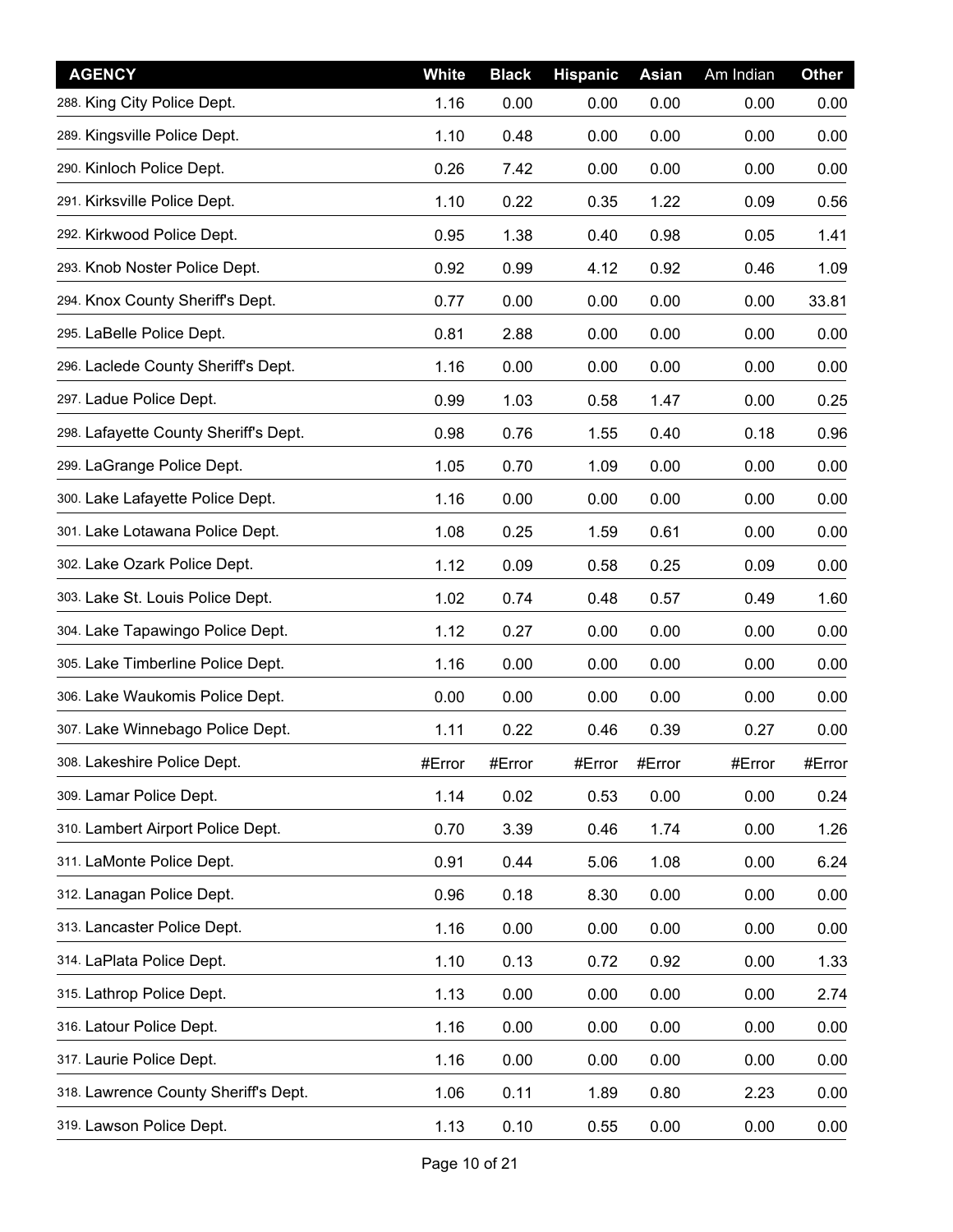| <b>AGENCY</b>                          | <b>White</b> | <b>Black</b> | <b>Hispanic</b> | <b>Asian</b> | Am Indian | Other |
|----------------------------------------|--------------|--------------|-----------------|--------------|-----------|-------|
| 320. Leadington Police Dept.           | 1.12         | 0.17         | 0.47            | 0.36         | 0.17      | 0.18  |
| 321. Leadwood Police Dept.             | 1.13         | 0.03         | 0.37            | 0.95         | 0.00      | 0.00  |
| 322. Lebanon Police Department         | 1.12         | 0.07         | 0.73            | 0.42         | 0.43      | 0.30  |
| 323. Lee's Summit Police Dept.         | 1.04         | 0.62         | 1.22            | 0.50         | 0.12      | 0.53  |
| 324. Leeton Police Dept.               | 1.16         | 0.00         | 0.00            | 0.00         | 0.00      | 0.00  |
| 325. Lewis County Sheriff's Dept.      | 1.04         | 0.00         | 5.49            | 0.00         | 0.00      | 0.00  |
| 326. Lexington Police Dept.            | 1.02         | 0.74         | 1.55            | 0.28         | 0.00      | 0.82  |
| 327. Liberal Police Dept.              | 1.16         | 0.00         | 0.00            | 0.00         | 0.00      | 0.00  |
| 328. Liberty Police Dept.              | 1.06         | 0.43         | 1.35            | 0.43         | 0.40      | 0.55  |
| 329. Licking Police Dept.              | 1.13         | 0.15         | 0.12            | 0.16         | 0.00      | 0.00  |
| 330. Lilbourn Police Dept.             | 0.32         | 6.92         | 0.00            | 0.00         | 0.00      | 0.00  |
| 331. Lincoln County Sheriff's Dept.    | 1.08         | 0.39         | 0.50            | 0.13         | 0.00      | 0.00  |
| 332. Lincoln Police Dept.              | 1.11         | 0.29         | 0.55            | 0.00         | 0.00      | 0.00  |
| 333. Lincoln University DPS            | 0.00         | 9.61         | 0.00            | 0.00         | 0.00      | 0.00  |
| 334. Linn County Sheriff's Dept.       | 1.16         | 0.00         | 0.00            | 0.00         | 0.00      | 0.00  |
| 335. Linn Creek Police Dept.           | 1.12         | 0.09         | 1.02            | 0.22         | 0.30      | 0.00  |
| 336. Linn Police Department            | 1.12         | 0.11         | 1.26            | 0.00         | 0.00      | 0.00  |
| 337. Livingston County Sheriff's Dept. | 1.12         | 0.00         | 1.57            | 0.00         | 0.00      | 0.00  |
| 338. Lockwood Police Dept.             | 1.12         | 0.00         | 1.83            | 0.00         | 0.00      | 0.00  |
| 339. Lone Jack Police Dept.            | 1.03         | 0.69         | 0.99            | 0.50         | 0.35      | 0.92  |
| 340. Louisiana Police Dept.            | 1.04         | 0.82         | 0.49            | 0.00         | 0.22      | 0.68  |
| 341. Lowry City Police Dept.           | 1.12         | 0.33         | 0.00            | 0.00         | 0.00      | 0.00  |
| 342. Macon County Sheriff's Dept.      | 1.08         | 0.56         | 0.53            | 0.00         | 0.00      | 0.00  |
| 343. Macon Police Dept.                | 1.06         | 0.67         | 0.30            | 0.29         | 0.00      | 0.28  |
| 344. Madison County Sheriff's Dept.    | 1.11         | 0.20         | 0.56            | 0.24         | 0.00      | 0.00  |
| 345. Malden Police Dept.               | 0.92         | 1.91         | 0.15            | 0.00         | 0.00      | 0.00  |
| 346. Manchester Police Dept.           | 1.07         | 0.38         | 0.51            | 1.64         | 0.30      | 0.00  |
| 347. Mansfield Police Department       | 1.15         | 0.00         | 0.58            | 0.00         | 0.00      | 0.00  |
| 348. Maplewood Police Dept.            | 0.77         | 2.82         | 0.77            | 1.51         | 0.00      | 0.67  |
| 349. Marble Hill Police Dept.          | 1.16         | 0.00         | 0.00            | 0.00         | 0.00      | 0.00  |
| 350. Marceline Police Dept.            | 1.15         | 0.00         | 0.41            | 0.00         | 0.00      | 0.00  |
| 351. Maries County Sheriff's Dept.     | 1.12         | 0.29         | 0.00            | 0.00         | 0.00      | 0.00  |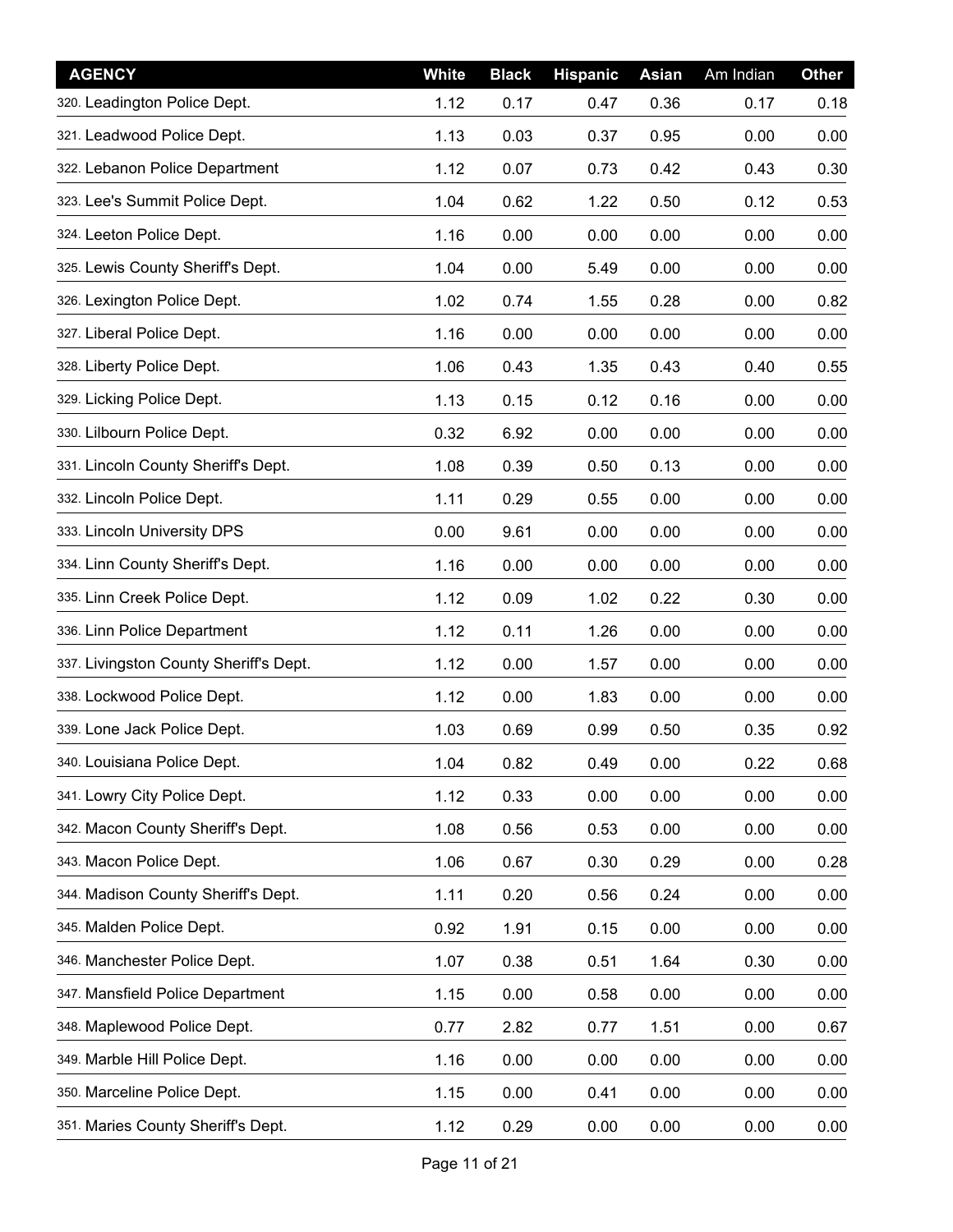| <b>AGENCY</b>                                | <b>White</b> | <b>Black</b> | <b>Hispanic</b> | <b>Asian</b> | Am Indian | Other  |
|----------------------------------------------|--------------|--------------|-----------------|--------------|-----------|--------|
| 352. Marion County Sheriff's Dept.           | 1.09         | 0.20         | 0.00            | 0.00         | 2.02      | 2.11   |
| 353. Marshall Police Dept.                   | 0.89         | 0.77         | 6.17            | 0.21         | 0.00      | 0.60   |
| 354. Marshfield Police Dept.                 | 1.13         | 0.04         | 0.46            | 0.59         | 0.00      | 0.00   |
| 355. Marston Police Dept.                    | 0.87         | 2.38         | 0.00            | 0.00         | 0.00      | 0.00   |
| 356. Marthasville Police Dept.               | 1.16         | 0.00         | 0.00            | 0.00         | 0.00      | 0.00   |
| 357. Maryland Heights Police Dept.           | 0.94         | 1.31         | 0.84            | 1.54         | 0.11      | 1.19   |
| 358. Maryville Dept. of Public Safety        | 1.11         | 0.29         | 0.29            | 0.38         | 0.00      | 0.33   |
| 359. Matthews Police Dept.                   | 1.16         | 0.00         | 0.00            | 0.00         | 0.00      | 0.00   |
| 360. Maysville Police Dept.                  | 1.16         | 0.00         | 0.00            | 0.00         | 0.00      | 0.00   |
| 361. Mayview Police Dept.                    | #Error       | #Error       | #Error          | #Error       | #Error    | #Error |
| 362. McDonald County Sheriff's Dept.         | 0.81         | 0.30         | 11.14           | 0.00         | 0.00      | 6.34   |
| 363. Memphis Police Dept.                    | 1.16         | 0.00         | 0.00            | 0.00         | 0.00      | 0.00   |
| 364. Meramec College Police Dept.            | 0.00         | 9.61         | 0.00            | 0.00         | 0.00      | 0.00   |
| 365. Mercer County Sheriff's Dept.           | 1.16         | 0.00         | 0.00            | 0.00         | 0.00      | 0.00   |
| 366. Merriam Woods Police Dept.              | 1.16         | 0.00         | 0.00            | 0.00         | 0.00      | 0.00   |
| 367. Mexico Police Dept.                     | 0.98         | 1.35         | 0.13            | 0.67         | 0.00      | 0.00   |
| 368. Milan Police Dept.                      | 0.84         | 0.00         | 15.21           | 0.00         | 0.00      | 0.00   |
| 369. Miller County Sheriff's Dept.           | 1.12         | 0.07         | 1.04            | 0.26         | 0.00      | 0.00   |
| 370. Miner Police Dept.                      | 1.02         | 1.00         | 0.71            | 0.18         | 0.00      | 0.00   |
| 371 Mississippi County Sheriff's Dept.       | 0.90         | 2.04         | 0.65            | 0.00         | 0.00      | 0.00   |
| 372. Missouri Capitol Police                 | 1.08         | 0.55         | 0.00            | 0.73         | 0.00      | 0.00   |
| 373. Missouri Dept. of Conservation          | 0.96         | 0.00         | 0.00            | 11.65        | 0.00      | 0.00   |
| 374. Missouri State Highway Patrol           | 1.05         | 0.59         | 0.96            | 0.46         | 0.11      | 0.62   |
| 375. Missouri State Water Patrol             | 0.97         | 0.87         | 3.74            | 0.00         | 0.00      | 0.00   |
| 376. MO Dept. Natural Resources-Park Rangers | 1.12         | 0.08         | 0.70            | 0.30         | 0.00      | 0.43   |
| 377. Moberly Police Dept.                    | 1.07         | 0.65         | 0.39            | 0.13         | 0.00      | 0.18   |
| 378. Moline Acres Police Dept.               | 0.16         | 8.21         | 0.06            | 0.07         | 0.00      | 0.42   |
| 379. Monett Police Dept.                     | 0.95         | 0.09         | 9.47            | 0.00         | 0.00      | 0.00   |
| 380. Moniteau County Sheriff's Dept.         | 1.07         | 0.10         | 2.92            | 0.00         | 0.00      | 1.08   |
| 381. Monroe City Police Dept.                | 1.03         | 0.70         | 0.00            | 0.00         | 1.32      | 2.77   |
| 382. Monroe County Sheriff's Dept.           | 1.08         | 0.63         | 0.00            | 0.00         | 0.00      | 0.00   |
| 383. Montgomery City Police Dept.            | 1.08         | 0.42         | 0.68            | 0.00         | 1.20      | 0.00   |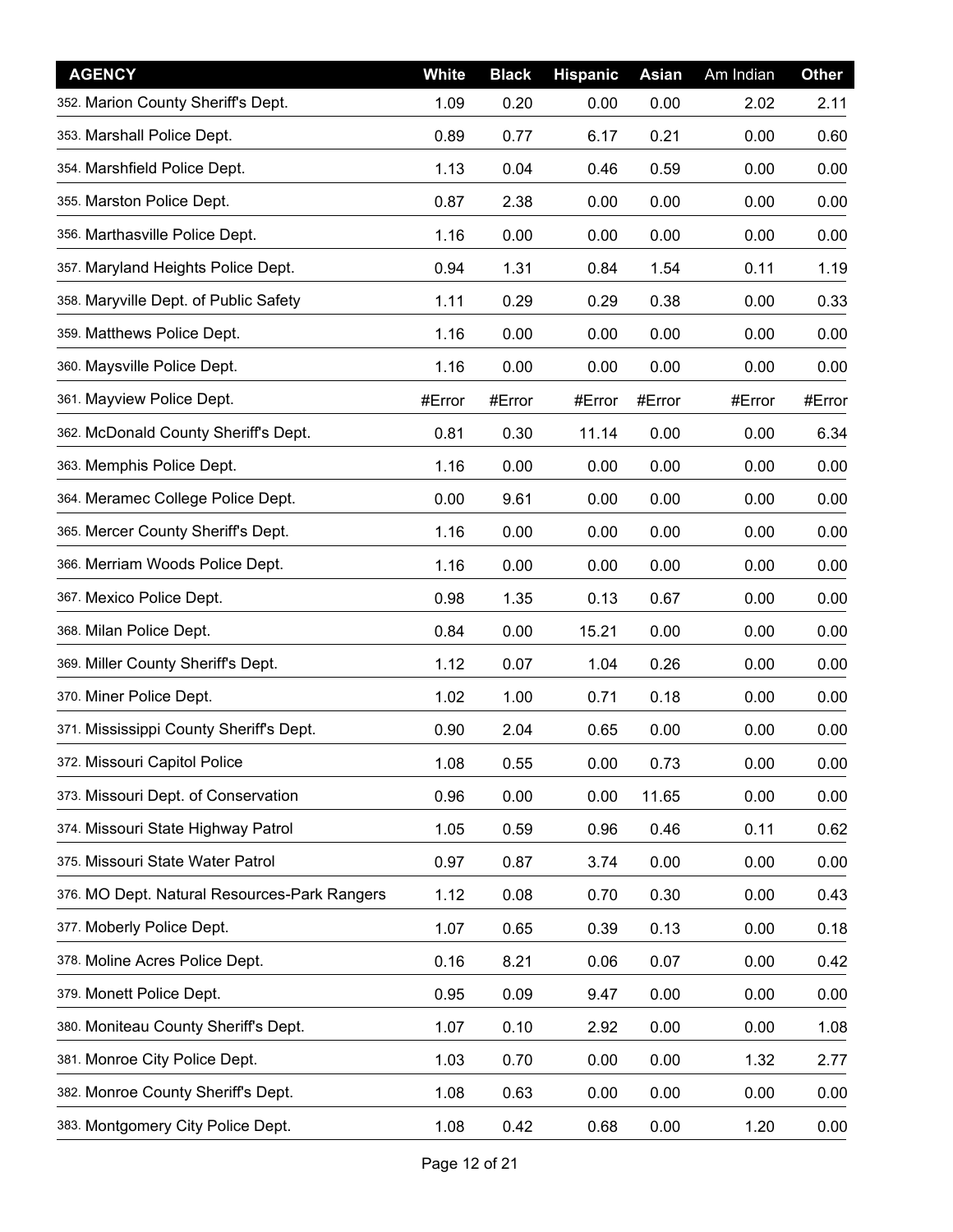| <b>AGENCY</b>                          | <b>White</b> | <b>Black</b> | <b>Hispanic</b> | <b>Asian</b> | Am Indian | Other  |
|----------------------------------------|--------------|--------------|-----------------|--------------|-----------|--------|
| 384. Montgomery County Sheriff's Dept. | 1.02         | 0.56         | 0.46            | 0.58         | 0.40      | 0.00   |
| 385. Montrose Police Dept.             | 1.16         | 0.00         | 0.00            | 0.00         | 0.00      | 0.00   |
| 386. Morehouse Police Dept.            | 1.16         | 0.00         | 0.00            | 0.00         | 0.00      | 0.00   |
| 387. Morgan County Sheriff's Dept.     | 1.10         | 0.10         | 0.11            | 0.14         | 0.19      | 0.20   |
| 388. Morley Police Dept.               | 1.16         | 0.00         | 0.00            | 0.00         | 0.00      | 0.00   |
| 389. Mosby Police Dept.                | 1.03         | 1.06         | 0.00            | 0.00         | 0.00      | 0.00   |
| 390. Moscow Mills Police Dept.         | 1.14         | 0.17         | 0.00            | 0.00         | 0.00      | 0.00   |
| 391. Mound City Police Dept.           | 1.16         | 0.00         | 0.00            | 0.00         | 0.00      | 0.00   |
| 392. Mount Vernon Police Dept.         | 1.12         | 0.07         | 0.85            | 0.00         | 0.75      | 0.00   |
| 393. Mountain Grove Police Dept.       | 1.16         | 0.00         | 0.00            | 0.00         | 0.00      | 0.00   |
| 394. Mountain View Police Dept.        | 1.14         | 0.02         | 0.48            | 0.00         | 0.21      | 0.00   |
| 395. Naylor Police Dept.               | 1.16         | 0.00         | 0.00            | 0.00         | 0.00      | 0.00   |
| 396. Neelyville Police Dept.           | #Error       | #Error       | #Error          | #Error       | #Error    | #Error |
| 397. Neosho Police Dept.               | 1.07         | 0.14         | 2.28            | 0.56         | 0.14      | 1.04   |
| 398. Nevada Police Dept.               | 1.14         | 0.05         | 0.40            | 0.07         | 0.10      | 0.00   |
| 399. New Bloomfield Police Dept        | 1.16         | 0.00         | 0.00            | 0.00         | 0.00      | 0.00   |
| 400. New Florence Police Dept.         | 1.16         | 0.00         | 0.00            | 0.00         | 0.00      | 0.00   |
| 401. New Franklin Police Dept.         | 1.06         | 0.73         | 0.69            | 0.00         | 0.00      | 0.00   |
| 402. New Haven Police Dept.            | 1.15         | 0.07         | 0.00            | 0.00         | 0.00      | 0.00   |
| 403. New London Police Dept.           | 1.03         | 0.53         | 3.05            | 0.00         | 0.00      | 0.00   |
| 404. New Madrid County Sheriff's Dept. | 0.97         | 1.57         | 0.00            | 0.00         | 0.00      | 0.00   |
| 405. New Madrid Police Dept.           | 0.74         | 3.43         | 0.00            | 0.00         | 0.00      | 0.00   |
| 406. New Melle Police Dept.            | 1.15         | 0.06         | 0.00            | 0.15         | 0.21      | 0.00   |
| 407. Newburg Police Dept.              | 1.09         | 0.29         | 0.83            |              |           | 1.54   |
| 408. Newton County Sheriff's Dept.     | 1.06         | 0.19         | 1.37            | 0.35         | 0.00      | 3.55   |
| 409. Nixa Police Dept.                 | 1.13         | 0.05         | 0.40            | 0.36         | 0.20      | 0.10   |
| 410. Nodaway County Sheriff's Dept.    | 1.07         | 0.48         | 0.00            | 1.75         | 0.00      | 0.00   |
| 411. Noel Police Dept.                 | 0.72         | 0.00         | 20.20           | 0.21         | 0.30      | 0.00   |
| 412. Normandy Police Dept.             | 0.35         | 6.41         | 0.51            | 1.63         | 0.00      | 0.00   |
| 413. North Kansas City Police Dept.    | 0.84         | 1.63         | 3.32            | 1.51         | 0.10      | 0.42   |
| 414. Northmoor Police Dept.            | 0.90         | 1.11         | 4.94            | 0.70         | 0.00      | 1.01   |
| 415. Northwoods Police Dept.           | 0.17         | 8.12         | 0.00            | 0.26         | 0.00      | 0.75   |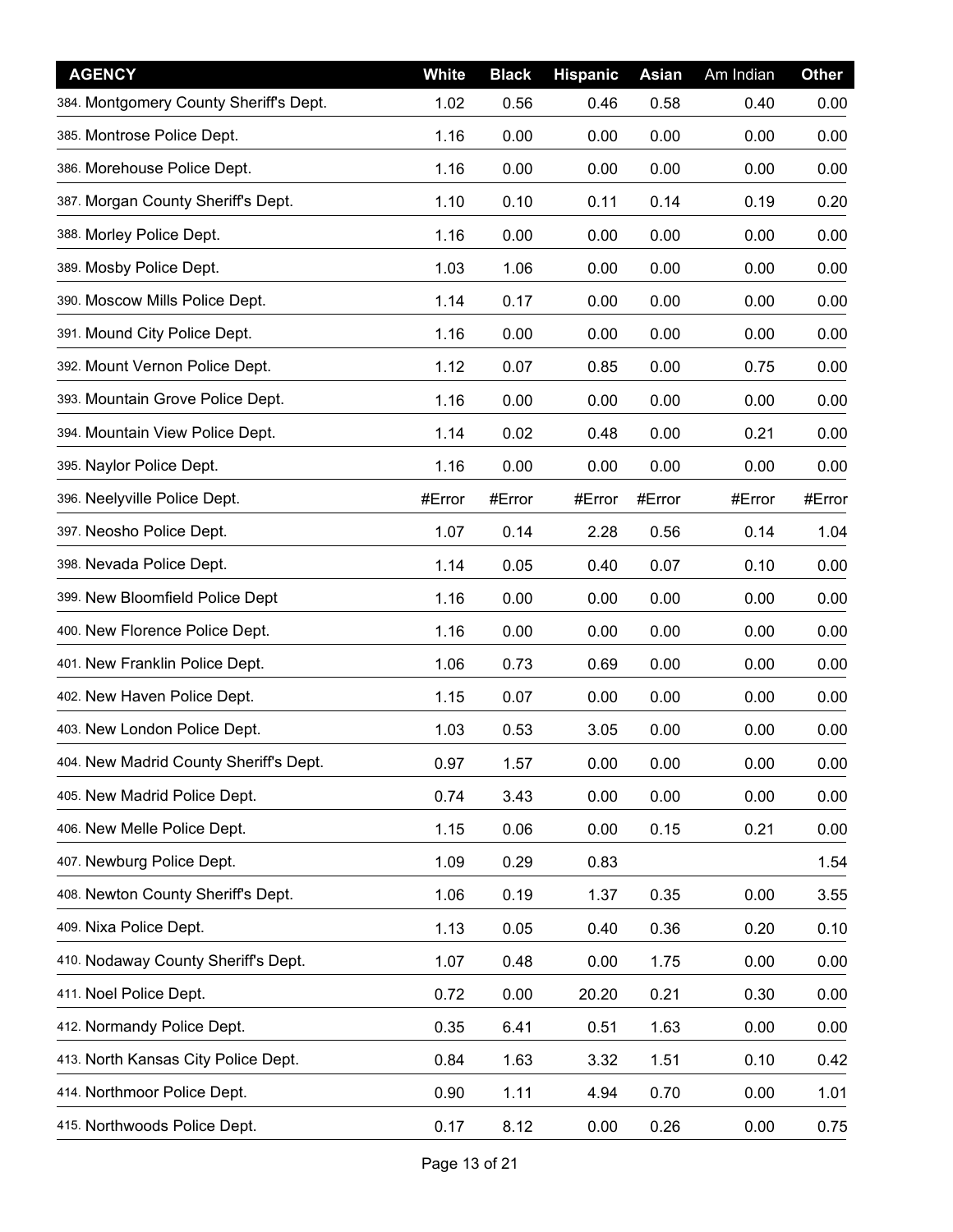| <b>AGENCY</b>                        | <b>White</b> | <b>Black</b> | <b>Hispanic</b> | <b>Asian</b> | Am Indian | Other  |
|--------------------------------------|--------------|--------------|-----------------|--------------|-----------|--------|
| 416. Norwood Police Dept.            | 1.16         | 0.00         | 0.00            | 0.00         | 0.00      | 0.00   |
| 417. Novinger Police Dept.           | 1.16         | 0.00         | 0.00            | 0.00         | 0.00      | 0.00   |
| 418. NW MO STATE UNIV PD             | 1.08         | 0.48         | 0.00            | 0.94         | 0.33      | 0.34   |
| 419. O'Fallon Police Dept.           | 1.09         | 0.42         | 0.43            | 0.43         | 0.08      | 0.24   |
| 420. Oak Grove Police Dept.          | 1.13         | 0.09         | 0.27            | 0.34         | 0.00      | 0.50   |
| 421. Oakview Police Dept.            | 1.01         | 0.63         | 2.00            | 1.09         | 0.00      | 1.23   |
| 422. Odessa Police Dept.             | 1.12         | 0.26         | 0.19            | 0.24         | 0.00      | 0.00   |
| 423. Old Monroe Police Dept.         | 1.08         | 0.32         | 0.78            | 0.33         | 0.00      | 0.00   |
| 424. Olivette Police Dept.           | 0.71         | 3.01         | 0.73            | 2.89         | 0.00      | 1.51   |
| 425. Olympian Village Police Dept.   | 1.16         | 0.00         | 0.00            | 0.00         | 0.00      | 0.00   |
| 426. Oran Police Dept.               | 1.12         | 0.00         | 1.89            | 0.00         | 0.00      | 0.00   |
| 427. Oregon County Sheriff's Dept.   | 1.01         | 0.00         | 0.00            | 0.00         | 12.11     | 0.00   |
| 428. Oregon Police Dept.             | 1.16         | 0.00         | 0.00            | 0.00         | 0.00      | 0.00   |
| 429. Orrick Police Dept.             | 1.06         | 0.52         | 1.24            | 0.31         | 0.00      | 0.46   |
| 430. Osage Beach Police Dept.        | 1.09         | 0.17         | 0.50            | 0.82         | 0.00      | 0.26   |
| 431. Osage County Sheriff's Dept.    | 1.00         | 0.87         | 2.49            | 0.00         | 0.00      | 0.00   |
| 432. Osceola Police Dept.            | 1.12         | 0.26         | 0.00            | 0.00         | 0.65      | 0.00   |
| 433. Otterville Police Dept.         | 1.16         | 0.00         | 0.00            | 0.00         | 0.00      | 0.00   |
| 434. Overland Police Dept.           | 0.70         | 3.58         | 0.58            | 0.89         | 0.00      | 0.08   |
| 435. Owensville Police Dept.         | 1.16         | 0.00         | 0.00            | 0.00         | 0.00      | 0.00   |
| 436. Ozark County Sheriff's Dept.    | 1.16         | 0.00         | 0.00            | 0.00         | 0.00      | 0.00   |
| 437. Ozark Police Dept.              | 1.12         | 0.09         | 0.58            | 0.25         | 0.09      | 0.00   |
| 438. Pacific Police Dept.            | 1.12         | 0.21         | 0.26            | 0.11         | 0.00      | 0.32   |
| 439. Pagedale Police Dept.           | #Error       | #Error       | #Error          | #Error       | #Error    | #Error |
| 440. Palmyra Police Dept.            | 1.16         | 0.00         | 0.00            | 0.00         | 0.00      | 0.00   |
| 441. Park Hills Police Dept.         | 1.14         | 0.10         | 0.27            | 0.12         | 0.00      | 0.00   |
| 442. Parkville Police Dept.          | 1.01         | 0.92         | 0.87            | 0.87         | 0.08      | 0.59   |
| 443. Parma Police Dept.              | 0.43         | 6.01         | 0.00            | 0.00         | 0.00      | 0.00   |
| 444. Pasadena Park Police Dept.      | 0.00         | 9.61         | 0.00            | 0.00         | 0.00      | 0.00   |
| 445. Peculiar Police Dept.           | 1.11         | 0.22         | 0.29            | 0.12         | 0.00      | 0.18   |
| 446. Pemiscot County Sheriff's Dept. | 0.88         | 2.11         | 1.05            | 0.00         | 0.00      | 0.00   |
| 447. Perry County Sheriff's Dept.    | 0.99         | 1.14         | 0.27            | 0.52         | 0.00      | 1.01   |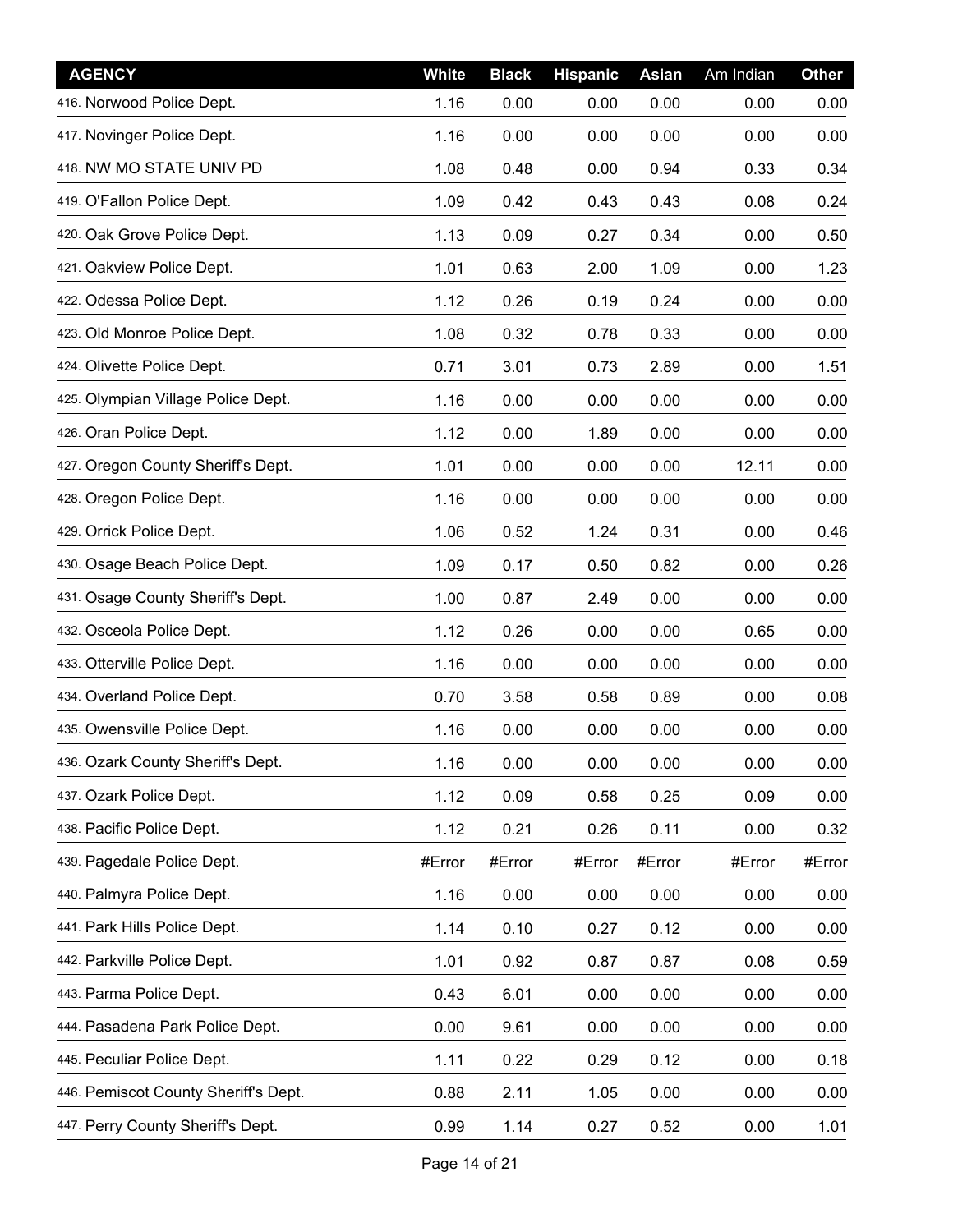| <b>AGENCY</b>                       | <b>White</b> | <b>Black</b> | <b>Hispanic</b> | <b>Asian</b> | Am Indian | <b>Other</b> |
|-------------------------------------|--------------|--------------|-----------------|--------------|-----------|--------------|
| 448. Perry Police Dept.             | 1.12         | 0.00         | 1.89            | 0.00         | 0.00      | 0.00         |
| 449. Perryville Police Dept.        | 1.13         | 0.11         | 0.26            | 0.00         | 0.00      | 0.49         |
| 450. Pettis County Sheriff's Dept.  | 1.00         | 0.40         | 3.63            | 0.23         | 0.00      | 0.67         |
| 451. Pevely Police Dept.            | 1.07         | 0.56         | 0.40            | 0.51         | 0.00      | 0.50         |
| 452. Phelps County Sheriff's Dept.  | 0.86         | 0.99         | 4.62            | 0.27         | 2.60      | 3.50         |
| 453. Piedmont Police Dept.          | 1.16         | 0.00         | 0.00            | 0.00         | 0.00      | 0.00         |
| 454. Pierce City Police Dept.       | 0.95         | 0.04         | 1.37            | 0.29         | 0.40      | 0.00         |
| 455. Pike County Sheriff's Dept.    | 0.91         | 1.75         | 0.00            | 0.00         | 1.76      | 0.00         |
| 456. Pilot Grove Police Dept.       | 1.07         | 0.69         | 0.00            | 0.00         | 0.00      | 0.00         |
| 457. Pilot Knob Police Dept.        | 1.05         | 0.60         | 0.00            | 2.19         | 0.00      | 0.00         |
| 458. Pine Lawn Police Dept.         | 0.12         | 8.44         | 0.26            | 0.44         | 0.15      | 0.63         |
| 459. Pineville Police Dept.         | 1.00         | 0.38         | 4.70            | 0.44         | 0.61      | 0.00         |
| 460. Platte City Police Dept.       | 1.02         | 0.67         |                 | 0.71         | 0.00      |              |
| 461. Platte County Sheriff's Dept.  | 1.02         | 0.80         | 1.17            | 0.75         | 0.07      | 0.67         |
| 462. Platte Woods Police Dept.      | 0.98         | 0.89         | 0.98            | 0.25         | 0.00      | 1.09         |
| 463. Plattsburg Police Dept.        | 1.08         | 0.33         | 0.00            | 2.41         | 0.00      | 0.00         |
| 464. Pleasant Hill Police Dept.     | 1.12         | 0.11         | 0.65            | 0.14         | 0.19      | 0.20         |
| 465. Pleasant Hope Police Dept.     | 1.16         | 0.00         | 0.00            | 0.00         | 0.00      | 0.00         |
| 466. Pleasant Valley Police Dept.   | 1.06         | 0.51         | 1.20            | 0.42         | 0.38      | 0.00         |
| 467. Polk County Sheriff's Dept.    | 1.13         | 0.07         | 0.40            | 0.25         | 0.35      |              |
| 468. Polo Police Dept.              | 1.09         | 0.00         | 1.59            | 0.00         | 2.81      | 0.00         |
| 469. Poplar Bluff Police Dept.      | 1.02         | 0.87         | 0.55            | 0.08         | 0.51      | 0.24         |
| 470. Portageville Police Dept.      | 0.87         | 2.36         | 0.00            | 0.00         | 0.00      | 0.00         |
| 471. Potosi Police Dept.            | 1.16         | 0.00         | 0.00            | 0.00         | 0.00      | 0.00         |
| 472. Prairie Home Police Dept.      | #Error       | #Error       | #Error          | #Error       | #Error    | #Error       |
| 473. Pulaski County Sheriff's Dept. | 0.00         | 0.00         | 0.00            | 0.00         | 0.00      | 0.00         |
| 474. Purdy Police Dept.             | 0.64         | 0.00         | 24.38           | 0.00         | 0.00      | 0.00         |
| 475. Putnam County Sheriff's Dept.  | 1.14         | 0.00         | 0.73            | 0.00         | 0.00      | 0.00         |
| 476. Puxico Police Dept.            | 1.16         | 0.00         | 0.00            | 0.00         | 0.00      | 0.00         |
| 477. Queen City Police Dept.        | #Error       | #Error       | #Error          | #Error       | #Error    | #Error       |
| 478. Qulin Police Dept.             | 0.87         | 1.20         | 6.86            | 0.00         | 0.00      | 0.00         |
| 479. Ralls County Sheriff's Dept.   | 1.09         | 0.45         | 0.26            | 0.66         | 0.00      | 0.00         |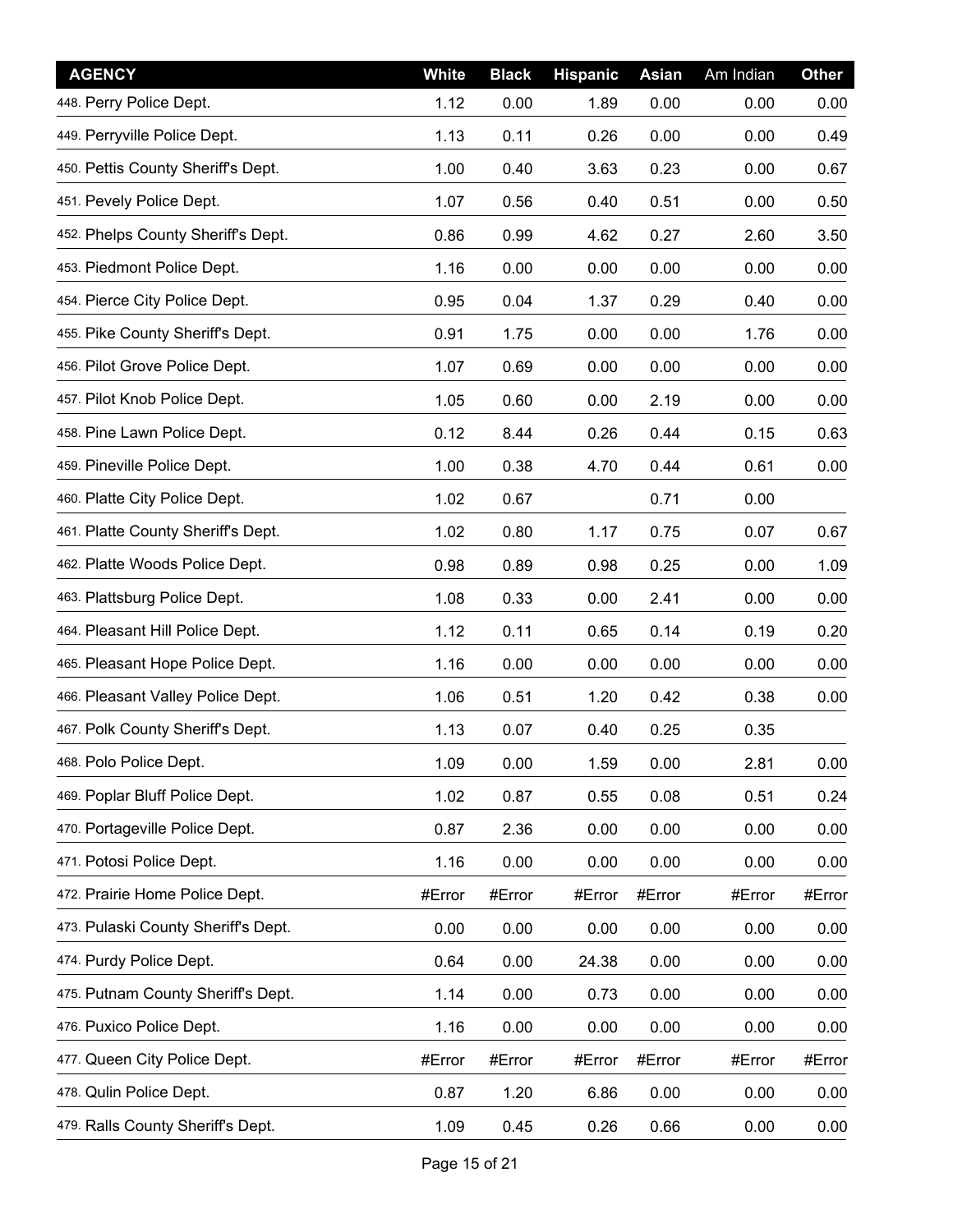| <b>AGENCY</b>                        | <b>White</b> | <b>Black</b> | <b>Hispanic</b> | <b>Asian</b> | Am Indian | <b>Other</b> |
|--------------------------------------|--------------|--------------|-----------------|--------------|-----------|--------------|
| 480. Randolph County Sheriff's Dept. | 1.06         | 0.64         | 0.91            | 0.00         | 0.00      | 0.00         |
| 481. Randolph Police Dept.           | 0.92         | 1.02         | 3.08            | 2.28         | 0.00      | 1.20         |
| 482. Ray County Sheriff's Dept.      | 1.12         | 0.12         | 0.71            | 0.00         | 0.00      | 0.66         |
| 483. Raymore Police Dept.            | 1.09         | 0.34         | 0.92            | 0.26         | 0.14      | 0.30         |
| 484. Raytown Police Dept.            | 0.73         | 3.22         | 0.92            | 0.53         | 0.07      | 0.59         |
| 485. Reeds Spring Police Dept.       | 1.14         | 0.06         | 0.35            | 0.23         | 0.00      | 0.33         |
| 486. Republic Police Dept.           | 1.12         | 0.11         | 0.77            | 0.49         | 0.00      | 0.00         |
| 487. Reynolds County Sheriff's Dept. | 1.16         | 0.00         | 0.00            | 0.00         | 0.00      | 0.00         |
| 488. Rich Hill Police Dept.          | 1.10         | 0.25         | 1.08            | 0.00         | 0.63      | 0.00         |
| 489. Richland Police Dept.           | 1.13         | 0.00         | 0.84            | 0.35         | 0.00      | 0.00         |
| 490. Richmond Heights Police Dept.   | 0.78         | 2.40         | 0.81            | 1.90         | 0.12      | 3.39         |
| 491. Richmond Police Dept.           | 1.09         | 0.50         | 0.25            | 0.11         | 0.00      | 0.00         |
| 492. Ripley County Sheriff's Dept.   | 1.14         | 0.11         | 0.00            | 0.00         | 0.00      | 0.00         |
| 493. Risco Police Dept.              | 0.00         | 1.60         | 4.57            | 0.00         | 0.00      | 0.00         |
| 494. Riverside Dept of Public Safety | 0.86         | 1.79         | 2.45            | 1.56         | 0.10      | 0.22         |
| 495. Riverview Police Dept.          | 0.38         | 6.34         | 0.56            | 0.00         | 0.00      | 0.00         |
| 496. Rock Hill Police Dept.          | 1.01         | 1.02         | 0.29            | 1.31         | 0.00      | 0.07         |
| 497. Rock Port Police Dept.          | 1.13         | 0.20         | 0.00            | 0.00         | 0.00      | 0.70         |
| 498. Rockaway Beach Police Dept.     | 1.08         | 0.17         | 1.89            | 0.00         | 0.00      | 1.75         |
| 499. Rogersville Police Dept.        | 1.10         | 0.25         | 1.44            | 0.00         | 0.00      | 0.00         |
| 500. Rolla Police Dept.              | 1.06         | 0.34         | 0.48            | 1.22         | 0.06      | 2.34         |
| 501. Rosebud Police Dept.            | 1.06         | 0.39         | 0.00            | 1.41         | 0.00      | 2.05         |
| 502. Salem Police Dept.              | 1.13         | 0.06         | 0.50            | 0.21         | 0.00      | 0.31         |
| 503. Saline County Sheriff's Dept.   | 0.98         | 0.59         | 5.06            | 0.00         | 0.00      | 0.00         |
| 504. Salisbury Police Dept.          | 1.16         | 0.00         | 0.00            | 0.00         | 0.00      | 0.00         |
| 505. Sarcoxie Police Dept.           | 1.11         | 0.16         | 1.51            | 0.00         | 0.00      | 0.00         |
| 506. Savannah Police Dept.           | 0.00         | 0.00         | 0.00            | 0.00         | 0.00      | 0.00         |
| 507. Schuyler County Sheriff's Dept. | 1.16         | 0.00         | 0.00            | 0.00         | 0.00      | 0.00         |
| 508. Scotland County Sheriff's Dept. | 0.58         | 0.00         | 27.43           | 0.00         | 0.00      | 0.00         |
| 509. Scott City Police Dept.         | 1.06         | 0.61         | 1.16            | 0.00         | 0.00      | 0.00         |
| 510. Scott County Sheriff's Dept.    | 1.08         | 0.64         | 0.00            | 0.00         | 0.00      | 0.00         |
| 511. Sedalia Police Dept.            | 1.01         | 0.55         | 2.97            | 0.42         | 0.14      | 0.43         |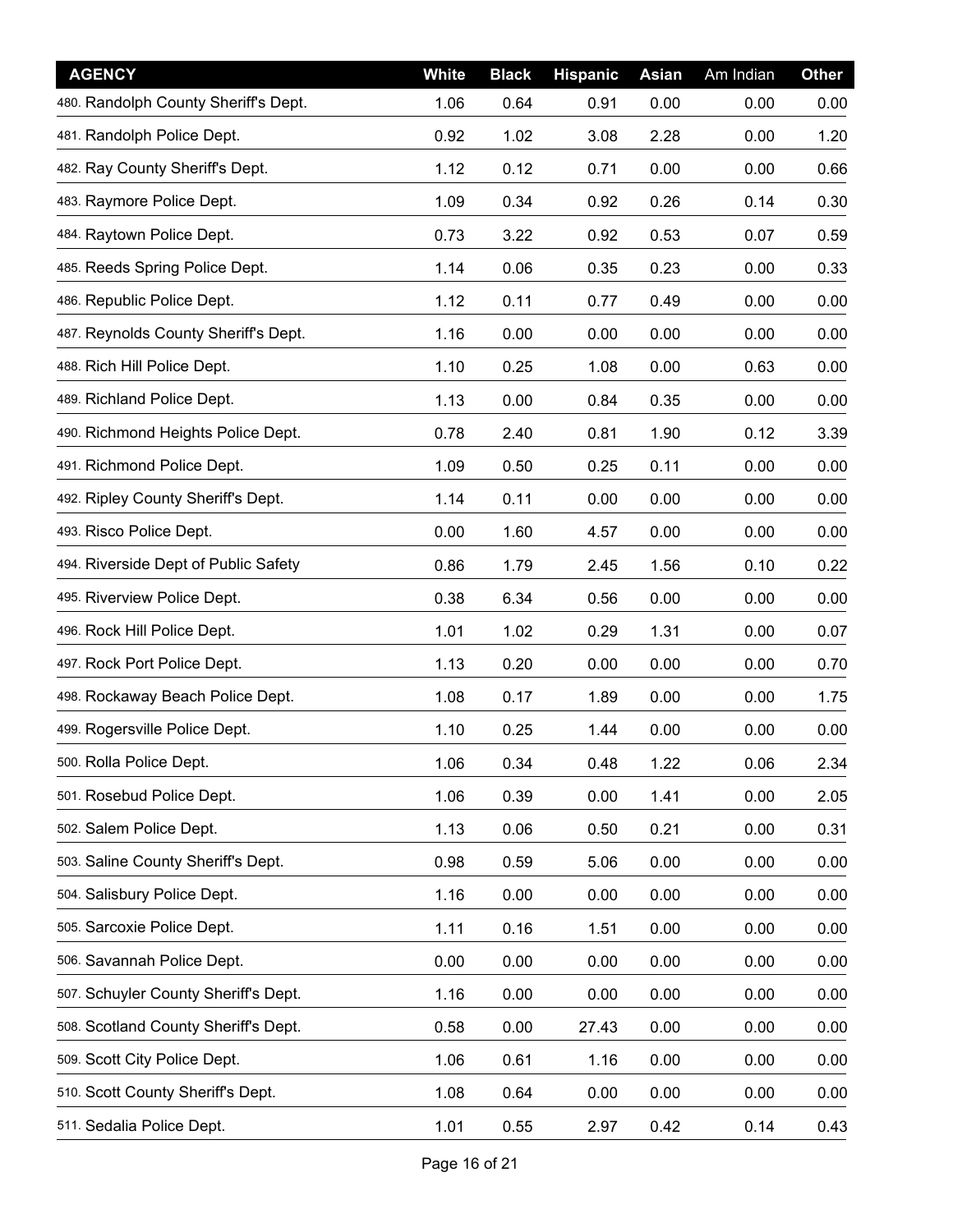| <b>AGENCY</b>                                  | <b>White</b> | <b>Black</b> | <b>Hispanic</b> | <b>Asian</b> | Am Indian | Other |
|------------------------------------------------|--------------|--------------|-----------------|--------------|-----------|-------|
| 512. Seligman Police Dept.                     | 1.16         | 0.00         | 0.00            | 0.00         | 0.00      | 0.00  |
| 513. Senath Police Dept.                       | 1.01         | 0.44         | 4.33            | 0.00         | 0.00      | 0.00  |
| 514. Seneca Police Dept.                       | 1.10         | 0.00         | 0.00            | 0.00         | 4.54      | 0.00  |
| 515. Seymour Police Dept.                      | 1.09         | 0.11         | 1.07            | 0.00         | 0.00      | 0.00  |
| 516. Shannon County Sheriff's Dept.            | 1.16         | 0.00         | 0.00            | 0.00         | 0.00      | 0.00  |
| 517. Shelbina Police Dept.                     | 1.14         | 0.11         | 0.00            | 0.00         | 0.00      | 0.00  |
| 518. Shelby County Sheriff's Dept.             | 1.16         | 0.00         | 0.00            | 0.00         | 0.00      | 0.00  |
| 519. Shelbyville Police Dept.                  | 1.16         | 0.00         | 0.00            | 0.00         | 0.00      | 0.00  |
| 520. Sheldon Police Dept.                      | 1.08         | 0.64         | 0.00            | 0.00         | 0.00      | 0.00  |
| 521. Shrewsbury Police Dept.                   | 0.96         | 1.23         | 0.61            | 1.06         | 0.00      | 1.33  |
| 522. Sikeston Police Dept.                     | 0.81         | 2.69         | 0.41            | 0.15         | 0.20      | 0.96  |
| 523. Silex Police Dept.                        | 1.16         | 0.00         | 0.00            | 0.00         | 0.00      | 0.00  |
| 524. Slater Police Dept.                       | 1.05         | 0.73         | 0.96            | 0.20         | 0.00      | 0.00  |
| 525. Smithton Police Dept.                     | 1.13         | 0.00         | 1.09            | 0.00         | 0.00      | 0.00  |
| 526. Smithville Police Dept.                   | 1.11         | 0.13         | 0.93            | 0.36         | 0.16      | 0.35  |
| 527. Southeast Missouri State University - DPS | 0.94         | 0.46         | 0.00            | 3.33         | 0.00      | 9.66  |
| 528. Southwest City Police Dept.               | 0.81         | 0.00         | 16.26           | 0.00         | 0.00      | 0.00  |
| 529. Sparta Police Dept.                       | 1.16         | 0.00         | 0.00            | 0.00         | 0.00      | 0.00  |
| 530. Springfield Police Dept.                  | 1.05         | 0.65         | 0.68            | 0.58         | 0.10      | 0.34  |
| 531. St. Ann Police Dept.                      | 0.75         | 2.87         | 1.55            | 0.77         | 0.00      | 1.12  |
| 532. St. Charles City Parks & Recreation       | 0.83         | 2.75         | 0.00            | 0.00         | 0.00      | 0.00  |
| 533. St. Charles County Sheriff's Dept.        | 1.03         | 0.63         | 0.67            | 0.40         | 0.73      | 0.40  |
| 534. St. Charles Police Dept.                  | 1.03         | 0.75         | 0.72            | 0.47         | 0.03      | 0.85  |
| 535. St. Clair County Sheriff's Dept.          | 0.98         | 0.83         | 0.00            | 1.21         | 0.00      | 5.25  |
| 536. St. Clair Police Dept.                    | 1.13         | 0.09         | 0.39            | 0.16         | 0.23      | 0.48  |
| 537. St. Francois County Sheriff's Dept.       | 1.11         | 0.42         | 0.00            | 0.00         | 0.00      | 0.00  |
| 538. St. George Police Dept.                   | 1.08         | 0.39         | 0.44            | 1.13         | 0.31      | 0.00  |
| 539. St. James Police Dept.                    | 1.13         | 0.11         | 0.20            | 0.26         | 0.18      | 0.38  |
| 540. St. John Police Dept.                     | 0.72         | 3.37         | 0.60            | 0.64         | 0.06      | 0.53  |
| 541. St. Joseph Police Dept.                   | 1.06         | 0.69         | 0.34            | 0.30         | 0.02      | 0.02  |
| 542. St. Louis City Police Dept.               | 0.54         | 4.76         | 0.63            | 0.91         | 0.04      | 0.89  |
| 543. St. Louis County Police Dept.             | 0.85         | 2.22         | 0.41            | 0.58         | 0.09      | 1.72  |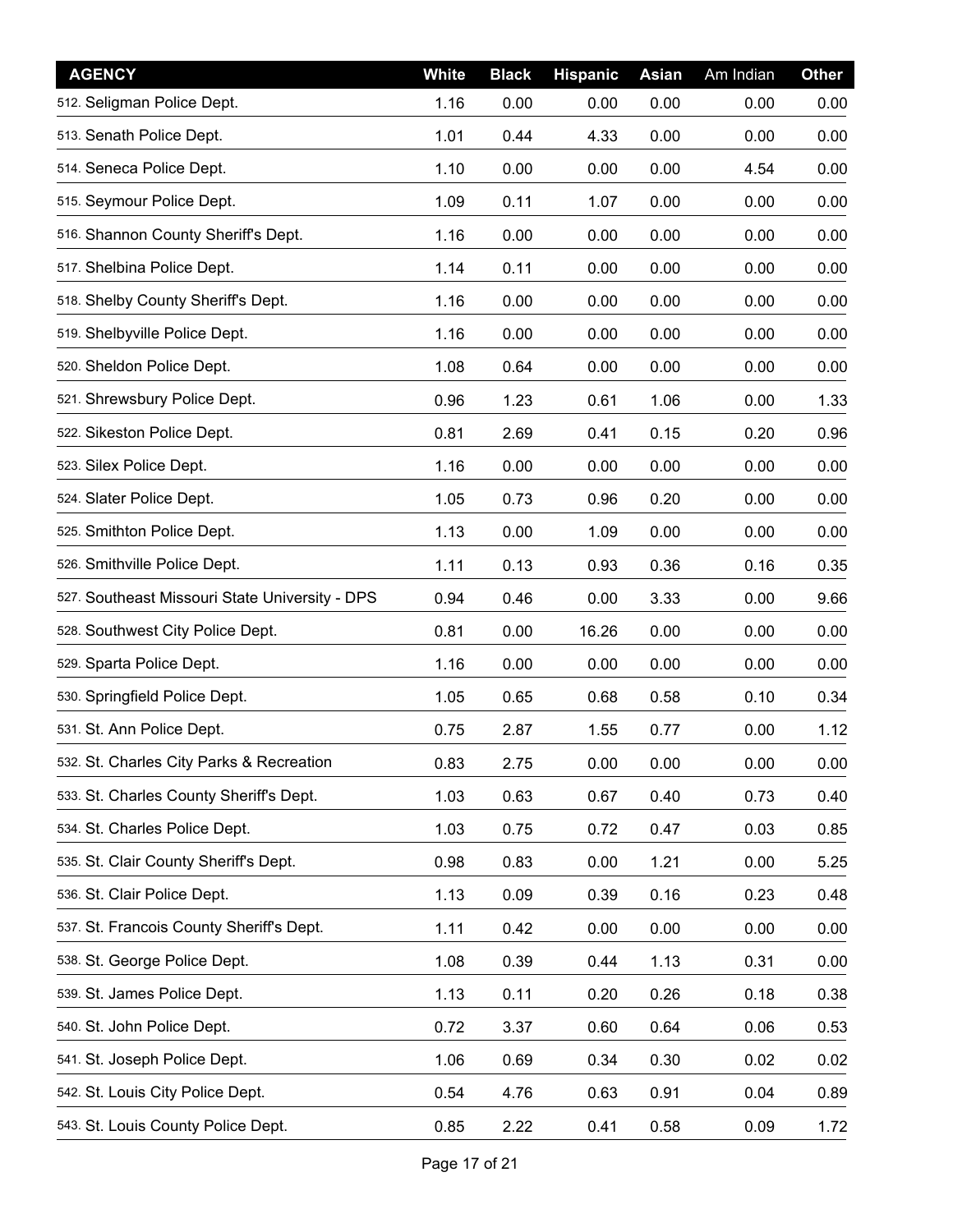| <b>AGENCY</b>                           | <b>White</b> | <b>Black</b> | <b>Hispanic</b> | <b>Asian</b> | Am Indian | Other  |
|-----------------------------------------|--------------|--------------|-----------------|--------------|-----------|--------|
| 544. St. Marys Police Dept.             | 1.12         | 0.00         | 0.00            | 0.00         | 0.00      | 3.62   |
| 545. St. Peters Police Dept.            | 1.04         | 0.58         | 0.60            | 0.66         | 0.07      | 0.79   |
| 546. St. Peters Ranger Enforcement Div. | 1.12         | 0.00         | 1.71            | 0.00         | 0.00      | 0.00   |
| 547. St. Robert Police Dept.            | 0.89         | 1.58         | 1.37            | 2.03         | 0.13      | 1.07   |
| 548. Stanberry Police Dept.             | 1.16         | 0.00         | 0.00            | 0.00         | 0.00      | 0.00   |
| 549. Ste. Genevieve Co. Sheriff's Dept. | 1.03         | 0.69         | 0.98            | 0.62         | 0.87      | 0.00   |
| 550. Ste. Genevieve Police Dept.        | 1.14         | 0.07         | 0.13            | 0.00         | 0.47      | 0.00   |
| 551. Steele Police Dept.                | 0.90         | 1.84         | 1.50            | 0.00         | 0.00      | 0.00   |
| 552. Steelville Police Dept.            | 1.16         | 0.00         | 0.00            | 0.00         | 0.00      | 0.00   |
| 553. Stockton Police Dept.              | 1.15         | 0.00         | 0.00            | 0.00         | 1.02      | 0.00   |
| 554. Stoddard County Sheriff's Dept.    | 0.97         | 1.24         | 1.77            | 0.00         | 0.00      | 0.00   |
| 555. Stone County Sheriff's Dept.       | 1.11         | 0.09         | 0.30            | 0.00         | 0.18      | 2.79   |
| 556. Stover Police Dept.                | 1.13         | 0.05         | 0.60            | 0.38         | 0.00      | 0.00   |
| 557. Strafford Police Dept.             | 1.13         | 0.10         | 0.59            | 0.13         |           | 0.18   |
| 558. Sturgeon Police Dept.              | 1.09         | 0.57         | 0.00            | 0.00         | 0.00      | 0.00   |
| 559. Sugar Creek Police Dept.           | 1.06         | 0.50         | 0.92            | 0.47         | 0.00      | 0.85   |
| 560. Sullivan County Sheriff's Dept.    | 0.77         | 0.00         | 18.29           | 0.00         | 0.00      | 0.00   |
| 561. Sullivan Police Dept.              | 1.13         | 0.03         | 0.46            | 0.30         | 0.00      | 0.14   |
| 562. Summersville Police Dept.          | 1.16         | 0.00         | 0.00            | 0.00         | 0.00      | 0.00   |
| 563. Sunrise Beach Police Dept.         | 1.11         | 0.07         | 2.02            | 0.00         | 0.00      | 0.00   |
| 564. Sunset Hills Police Dept.          | 1.04         | 0.58         | 0.51            | 1.12         | 0.00      | 1.22   |
| 565. Sweet Springs Police Dept.         | 1.13         | 0.17         | 0.24            | 0.00         | 0.42      | 0.00   |
| 566. Tallapoosa Police Dept.            | #Error       | #Error       | #Error          | #Error       | #Error    | #Error |
| 567. Taney County Sheriff's Dept.       | 1.11         | 0.04         | 0.82            | 0.00         | 1.08      | 1.14   |
| 568. Terre Du Lac Police Dept.          | 1.13         | 0.00         | 0.00            | 0.00         | 0.00      | 0.00   |
| 569. Texas County Sheriff's Dept.       | 1.16         | 0.00         | 0.00            | 0.00         | 0.00      | 0.00   |
| 570. Thayer Police Dept.                | 1.12         | 0.25         | 0.24            | 0.30         | 0.00      | 0.00   |
| 571. Tipton Police Dept.                | 1.04         | 0.74         | 0.53            | 1.34         | 0.00      | 0.00   |
| 572. Town and Country Police Dept.      | 0.98         | 1.13         | 0.53            | 1.07         | 0.09      | 1.01   |
| 573. Tracy Police Dept.                 | 1.04         | 0.68         | 0.55            | 0.71         | 0.00      | 1.02   |
| 574. Trenton Police Dept.               | 1.13         | 0.03         | 1.13            | 0.00         | 0.00      | 0.00   |
| 575. Troy Police Dept.                  | 1.00         | 0.96         | 1.85            | 0.00         | 0.00      | 0.00   |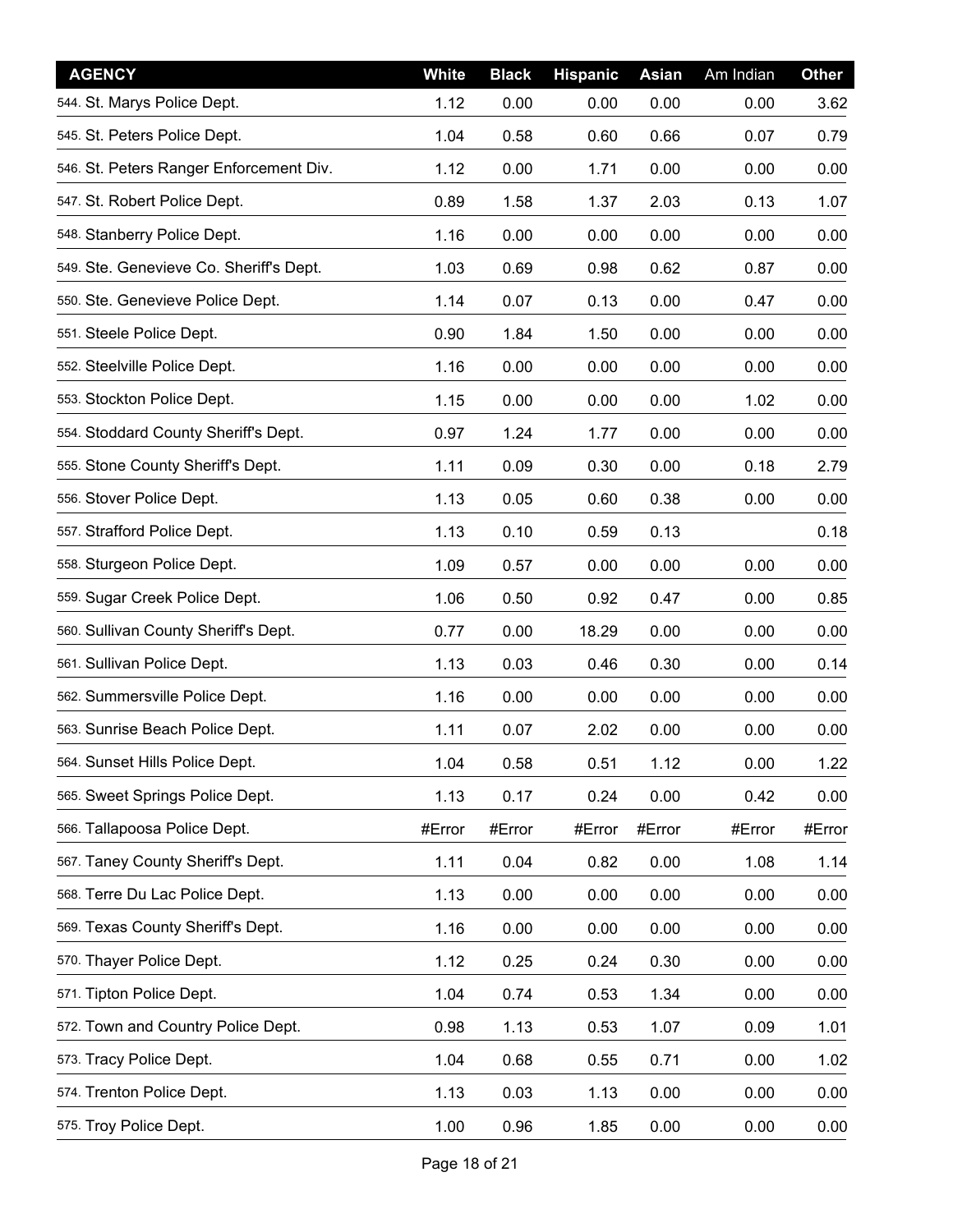| <b>AGENCY</b>                                             | <b>White</b> | <b>Black</b> | <b>Hispanic</b> | <b>Asian</b> | Am Indian | Other |
|-----------------------------------------------------------|--------------|--------------|-----------------|--------------|-----------|-------|
| 576. Truesdale Police Dept.                               | 1.04         | 0.32         | 3.66            | 0.00         | 0.00      | 0.00  |
| 577. Truman State Univ. - DPS                             | 1.10         | 0.00         | 0.00            | 0.00         | 0.00      | 4.83  |
| 578. Union Police Dept.                                   | 1.12         | 0.25         | 0.20            | 0.00         | 0.00      | 0.37  |
| 579. Unionville Police Dept.                              | 1.14         | 0.00         | 0.52            | 0.66         | 0.00      | 0.00  |
| 580. Univ. of MO/Rolla Police Dept.                       | 0.85         | 0.47         | 0.90            | 5.73         | 0.00      | 11.64 |
| 581. University City Police Dept.                         | 0.47         | 5.30         | 0.64            | 2.26         | 0.00      | 0.31  |
| 582. University of Missouri-Columbia Police<br>Department | 0.93         | 1.07         | 0.37            | 2.26         | 0.07      | 4.49  |
| 583. University of Missouri-Kansas City Police<br>Dept.   | 0.73         | 2.36         | 0.96            | 0.00         | 0.00      | 0.00  |
| 584. University of MO-St. Louis PD                        | 0.63         | 4.20         | 0.00            | 0.00         | 0.00      | 0.00  |
| 585. Urbana Police Dept.                                  | 1.13         | 0.18         | 0.20            | 0.00         | 0.00      | 0.00  |
| 586. Urich Police Dept.                                   | 1.13         | 0.25         | 0.00            | 0.00         | 0.00      | 0.00  |
| 587. Van Buren Police Dept.                               | 0.99         | 0.60         | 1.14            | 1.46         | 4.04      | 0.00  |
| 588. Vandalia Police Dept.                                | 1.01         | 1.06         | 0.34            | 0.43         | 0.00      | 0.62  |
| 589. Velda City Police Dept.                              | 0.13         | 0.00         | 0.00            | 0.00         | 0.00      | 1.02  |
| 590. Vernon County Sheriff's Dept.                        | 1.16         | 0.00         | 0.00            | 0.00         | 0.00      | 0.00  |
| 591. Versailles Police Dept.                              | 1.05         | 0.14         | 0.20            | 0.52         | 0.00      | 0.00  |
| 592. Viburnum Police Dept.                                | 1.16         | 0.00         | 0.00            | 0.00         | 0.00      | 0.00  |
| 593. Vienna Police Dept.                                  | 1.03         | 0.50         | 1.26            | 0.80         | 1.11      | 1.17  |
| 594. Vinita Park Police Dept.                             | 0.38         | 6.28         | 0.59            | 0.30         | 0.21      | 0.43  |
| 595. Vinita Terrace Police Dept.                          | 0.26         | 7.34         | 0.31            | 0.39         | 0.00      | 0.00  |
| 596. Walker Police Dept.                                  | 1.16         | 0.00         | 0.00            | 0.00         | 0.00      | 0.00  |
| 597. Walnut Grove Police Dept.                            | 1.14         | 0.00         | 0.84            | 0.00         | 0.00      | 0.00  |
| 598. Wardell Police Dept.                                 | 0.58         | 4.80         | 0.00            | 0.00         | 0.00      | 0.00  |
| 599. Wardsville Police Dept.                              | 1.16         | 0.00         | 0.00            | 0.00         | 0.00      | 0.00  |
| 600. Warren County Sheriff's Dept.                        | 1.06         | 0.52         | 0.97            | 0.45         | 0.16      | 0.33  |
| 601. Warrensburg Police Dept.                             | 0.94         | 0.96         | 1.16            | 1.37         | 0.14      | 1.99  |
| 602. Warrenton Police Dept.                               | 1.09         | 0.29         | 0.58            | 0.28         | 0.00      | 0.54  |
| 603. Warsaw Police Dept.                                  | 1.13         | 0.06         | 0.73            | 0.00         | 0.00      | 0.00  |
| 604. Warson Woods Police Dept.                            | 1.05         | 0.62         | 0.00            | 0.31         | 0.43      | 0.45  |
| 605. Washington County Sheriff's Dept.                    | 1.16         | 0.00         | 0.00            | 0.00         | 0.00      | 0.00  |
| 606. Washington Police Dept.                              | 1.12         | 0.21         | 0.53            | 0.00         | 0.08      | 0.08  |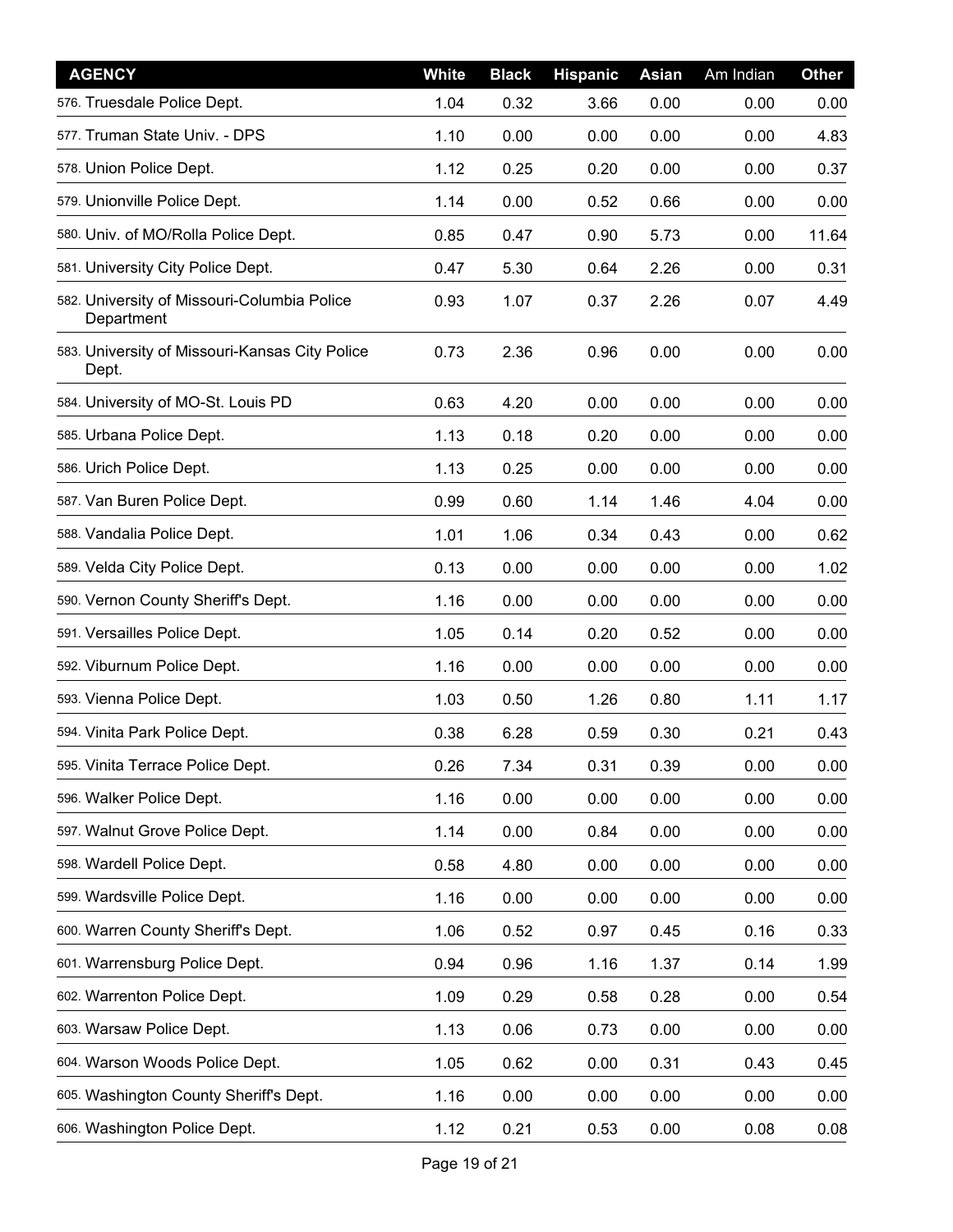| <b>AGENCY</b>                           | White  | <b>Black</b> | <b>Hispanic</b> | <b>Asian</b> | Am Indian | Other  |
|-----------------------------------------|--------|--------------|-----------------|--------------|-----------|--------|
| 607. Washington University Police Dept. | 0.91   | 0.00         | 0.00            | 14.98        | 0.00      | 0.00   |
| 608. Waverly Police Dept.               | 1.04   | 0.32         | 3.63            | 0.00         | 0.00      | 0.00   |
| 609. Wayne County Sheriff's Dept.       | 1.12   | 0.14         | 0.79            | 0.00         | 0.00      | 0.00   |
| 610. Waynesville Police Dept.           | 0.93   | 1.23         | 1.66            | 2.28         | 0.00      | 0.71   |
| 611. Weatherby Lake Police Dept.        | 1.11   | 0.05         | 0.28            | 2.16         | 0.00      | 0.00   |
| 612. Webb City Police Dept.             | 1.11   | 0.15         | 0.96            | 0.36         | 0.07      | 0.15   |
| 613. Webster County Sheriff's Dept.     | 1.14   | 0.00         | 0.83            | 0.00         | 0.00      | 0.00   |
| 614. Webster Groves Police Dept.        | 0.95   | 1.34         | 0.65            | 1.27         | 0.00      | 0.67   |
| 615. Wellington Police Dept.            | 1.13   | 0.20         | 0.00            | 0.00         | 0.00      | 0.00   |
| 616. Wellston Police Dept.              | 0.11   | 8.67         | 0.00            | 0.00         | 0.00      | 0.52   |
| 617. Wellsville Police Dept.            | 1.02   | 1.13         | 0.00            | 0.00         | 0.00      | 0.00   |
| 618. Wentzville Police Dept.            | 0.98   | 1.35         | 0.40            | 0.39         | 0.00      | 0.25   |
| 619. West Plains Police Dept.           | 1.14   | 0.05         | 0.23            | 0.10         | 0.20      | 0.07   |
| 620. Weston Police Dept.                | 1.31   | 0.32         | 0.91            | 0.00         | 0.80      | 0.84   |
| 621. Wheaton Police Dept.               | 1.07   | 0.00         | 4.01            | 0.00         | 0.00      | 0.00   |
| 622. Willard Police Dept.               | 1.13   | 0.00         | 0.94            | 0.40         | 0.00      | 0.00   |
| 623. Williamsville Police Dept.         | 1.16   | 0.00         | 0.00            | 0.00         | 0.00      | 0.00   |
| 624. Willow Springs Police Dept.        | 1.16   | 0.00         | 0.00            | 0.00         | 0.00      | 0.00   |
| 625. Winchester Police Dept.            | 1.04   | 0.46         | 0.44            | 1.12         | 0.00      | 3.25   |
| 626. Windsor Police Dept.               | 1.13   | 0.14         | 0.41            | 0.00         | 0.00      | 0.00   |
| 627. Winfield Police Dept.              | 1.16   | 0.00         | 0.00            | 0.00         | 0.00      | 0.00   |
| 628. Winona Police Dept.                | 1.11   | 0.13         | 0.76            | 0.97         | 0.00      |        |
| 629. Wood Heights Police Dept.          | 1.10   | 0.30         | 0.58            | 0.00         | 0.51      | 0.00   |
| 630. Woodson Terrace Police Dept.       | 0.67   | 3.64         | 1.90            | 0.52         | 0.00      | 0.00   |
| 631. Worth County Sheriff's Dept.       | 1.16   | 0.00         | 0.00            | 0.00         | 0.00      | 0.00   |
| 632. Wright City Police Dept.           | 1.04   | 0.60         | 1.85            | 0.17         | 0.00      | 0.24   |
| 633. Wright County Sheriff's Dept.      | 1.07   | 0.19         | 0.00            | 1.37         | 0.00      | 3.98   |
| 634. Wyatt Police Dept.                 | #Error | #Error       | #Error          | #Error       | #Error    | #Error |